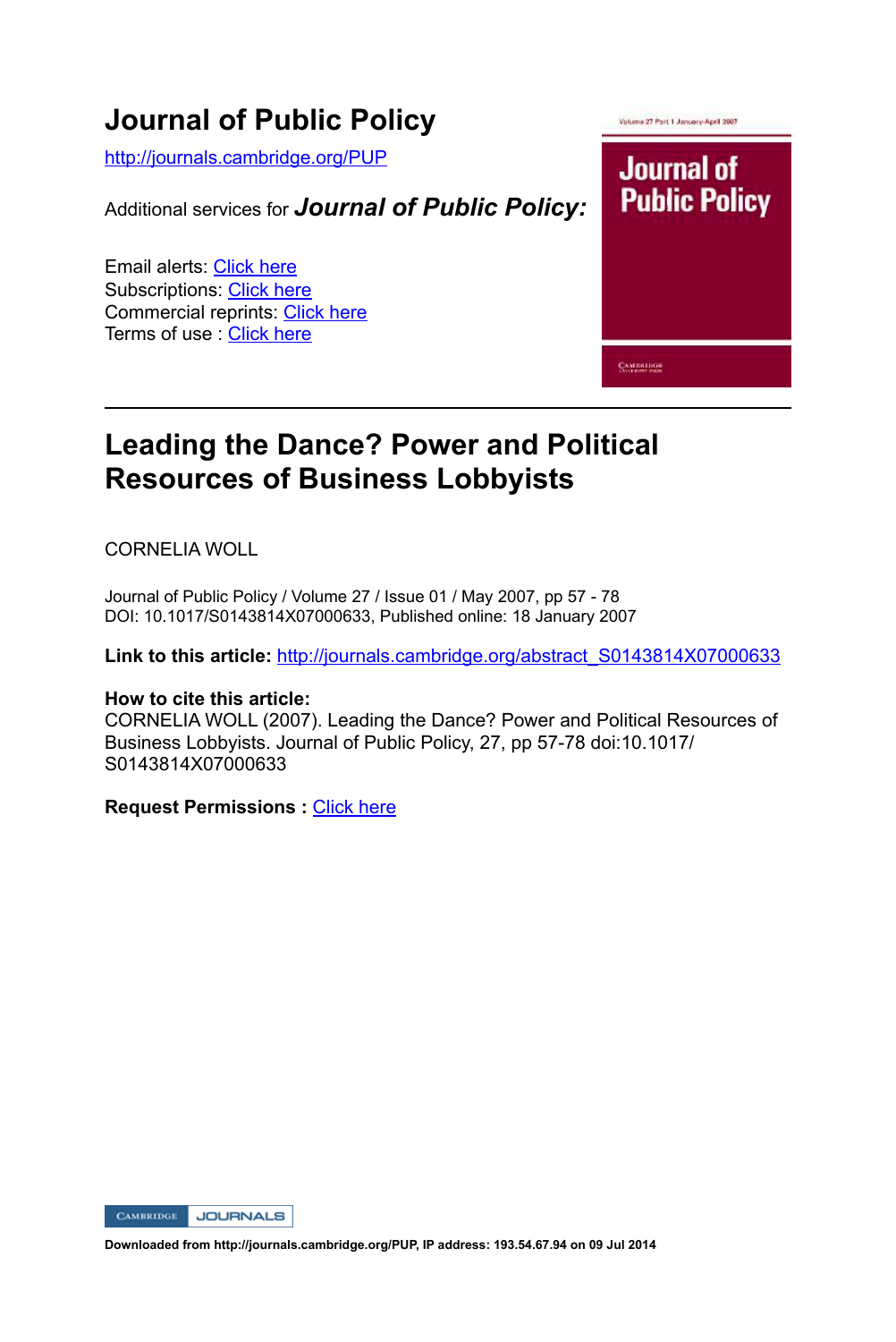# Leading the Dance? Power and Political Resources of Business Lobbyists

CORNELIA WOLL *Centre d'E*u*tudes et de Recherches Internationales, Sciences Po*

# ABSTRACT

Studies of lobbying try to determine the influence and power of non-governmental actors on public policy. Although influence is very difficult to measure empirically, many continue to push for better research design to solve the problem. Through case studies of businessgovernment relations in the United States and the European Union, this article argues that the difficulties with power and influence concern not only their operationalisation, but they also reflect conceptual confusions. Trying to determine the 'winners' and 'losers' of a policy issue can be misleading, since power also structures apparently harmonious exchange relationships. The perceived success of business lobbying in the cases studied depended on the governments' receptiveness to their demands, which in turn depended on strategic advantages they saw for themselves in international negotiations. Even when business appears to lead the dance, it is more promising to look at resource distribution and the interdependence of both sides, instead of assuming the domination of business power over policy outcomes.

# *Introduction*

For almost a century, scholars have been interested in the political influence of interest groups (Bentley 1908; Odegard 1928; Schattschneider 1935).<sup>1</sup> The power of private actors and the balance between individual interests and the public good is a central question of democratic theory. Business actors, above all, often seem to win this balancing act in their favour, so that activists and researchers push for a better understanding of interests groups' power (Balanyà et al. 1999; Dür 2005; Greenwood and Jacek 2000; Hertz 2001; Wallach and Sforza 1999).

The return to the question of power in this special issue springs from a frustration with the recent lobbying literature, which seemingly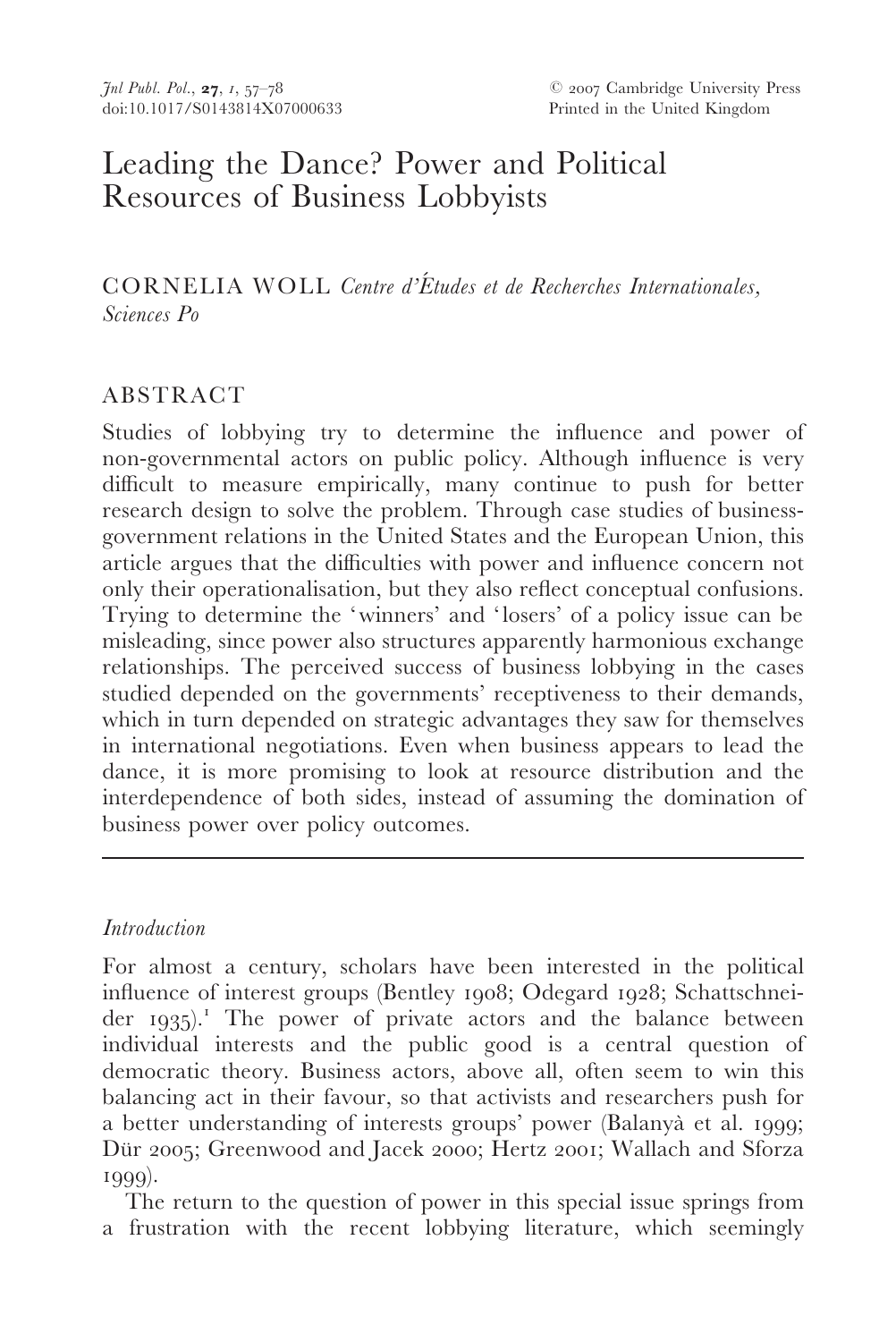produces case study after case study without indicating anything more systematic about the real impact of groups on public policy (cf. Andersen and Eliassen 1995). Indeed, many researchers say quite explicitly that they avoid talking about power or influence, because it is so difficult to measure (e.g. Bouwen 2002: 366). A response should therefore be to develop better or more ambitious research designs that allow measuring the impact of lobbying on policy outcomes and thus specify the power of groups.

Although power needs to be at the heart of research on lobbying and corporate political activities, this article cautions against simplistic understandings of business-government relationships and hasty conclusions about power and influence. On a theoretical level, the problem with power and influence is not just its operationalisation, but even more, its conceptualization. Scholars who push for a study of interest group power base their ambitions on a behaviourist conception where power is expressed in action and conflict. Joining the more recent literature on power, I argue that power is a relational concept that is more subtle and diffuse. It is misleading to conceive of politics as a game, where clear winners and losers could be identified (Salisbury 1994), if we only had the necessary information about their preferences.

I illustrate these contentions with three case studies of business lobbying in the United States and the European Union. I examine lobbying on the issue of international trade liberalization in financial services in the United States, and telecommunication services and international air transport services in the European Union. The three cases exemplify apparently different business-government power constellations. The lobbying of American financial service firms for a General Agreement on Trade in Services (GATS) is often cited as a proof of business power, a case where big financial companies got exactly what they wanted (Arkell 1994; Sell 2000; Wesselius 2001; Wesselius 2002). Telecommunication liberalization, in turn, seems like a case of lobbying failure. The actual telecommunication service providers, especially in Europe, should have protected their home markets and must have lost against the lobbying of user companies. Air transport, is a mixed case, where the political initiatives came from both the European Commission and the European airlines, which then developed a mutually beneficial working relationship.

A closer examination shows, however, that in all three cases similar forces were at work. Even when firm preferences were effectively reflected in the policy output, the impact of business depended on the interest government had in letting business play its role. In the international negotiation context, governments encouraged business activities when they saw a strategic advantage in cooperation. The apparent lobbying success is therefore not an indication of 'power', in the sense of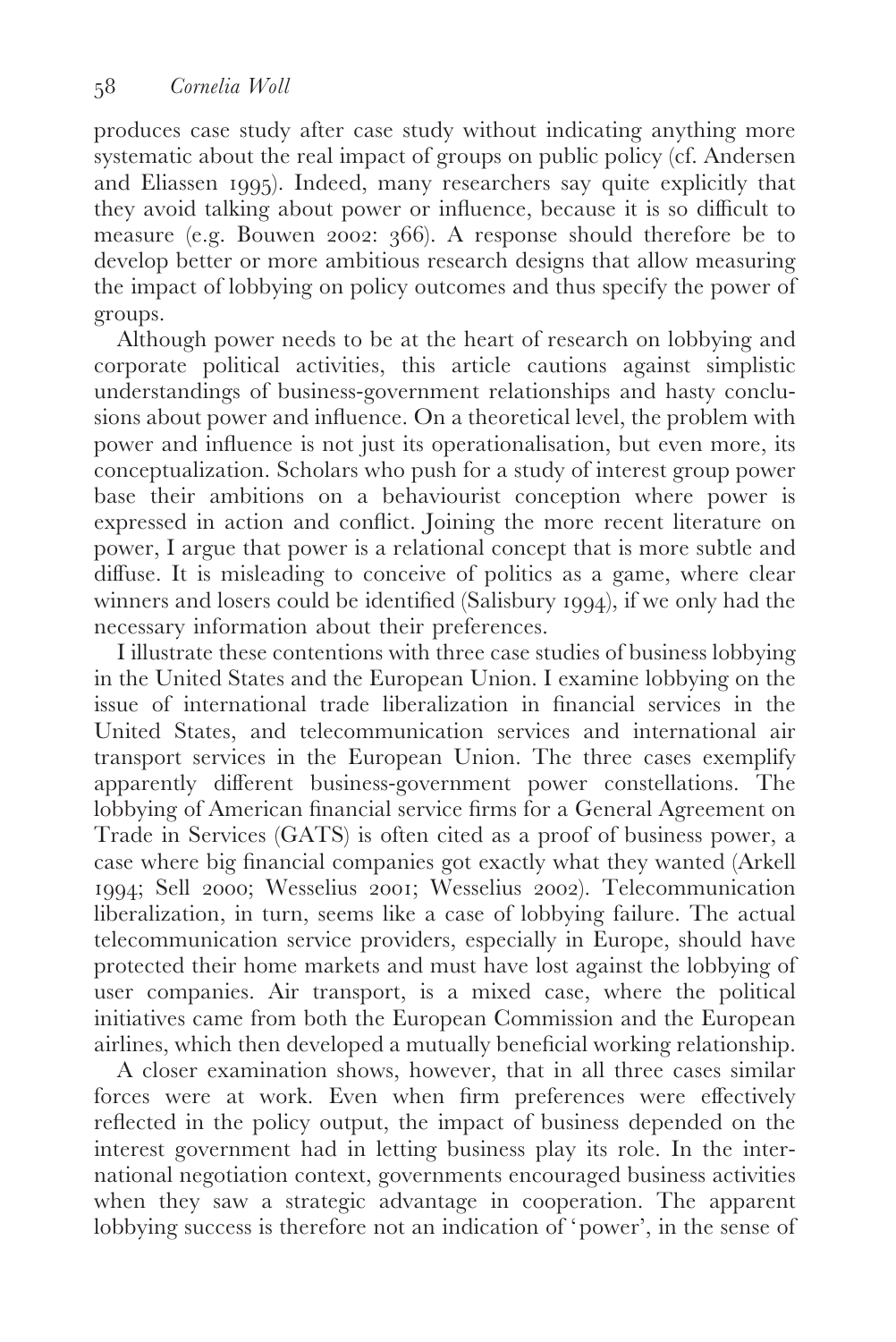victory in a business-government conflict, but of the convergence of business and government objectives.

The analysis leads to two more general conclusions. First, business is not all-powerful, as some observers seem to indicate, because its influence depends on the receptiveness of the government it interacts with. Yet, harmonious decision-making does not mean that power is not an issue. On the contrary, a second conclusion is that power is one of the bases of successful exchange relationships. Power is omnipresent in businessgovernment exchanges, but often too subtle to measure across cases. However, we can be certain that those actors that cannot even enter into an exchange relationship are powerless. The article therefore encourages research on lobbying that continues to study systematically elements of power such as resources and access, instead of trying to work on power or influence directly.

The first section defines the notion of power and clarifies why previous studies have found working with the concepts difficult. It then turns to the related categories of 'influence' and 'resources', shows how they are articulated, and argues that research focusing on resource distribution allows one to go beyond a behaviourist understanding of power. A second section presents the three case studies that illustrate business-government relations where lobbyists are either powerful, weak or on equal footing with government representatives. A third section discusses businessgovernment relations and shows the interdependencies that characterize all of them. The conclusion summarizes lessons for future research.

#### *Power in the study of business lobbying*

As Dür and De Bièvre underline in their introduction to this special issue, studying the power of groups has a long tradition in political science research. The community power and pluralism approaches revealed many unresolved questions about power and influence, which eventually led to the decline of the group approach. Yet the question goes to the heart of democratic theory. Scholars therefore kept returning to the search for systematic evidence of the power distribution between societal and governmental actors. In one of the most complete reviews of the lobbying literature, Baumgartner and Leech ( $1998: 37$ ) underline that the study of power and influence remains a great area of confusion. After a series of efforts in the  $1950s$  and  $1960s$ ,

they eventually gave up in the wake of vituperative and inconclusive debates. Rather than learn from this experience, after a brief lull when fewer lobbying studies were done, scholars have returned to the same doomed research idea. Many recent studies have been designed around the false premise that we can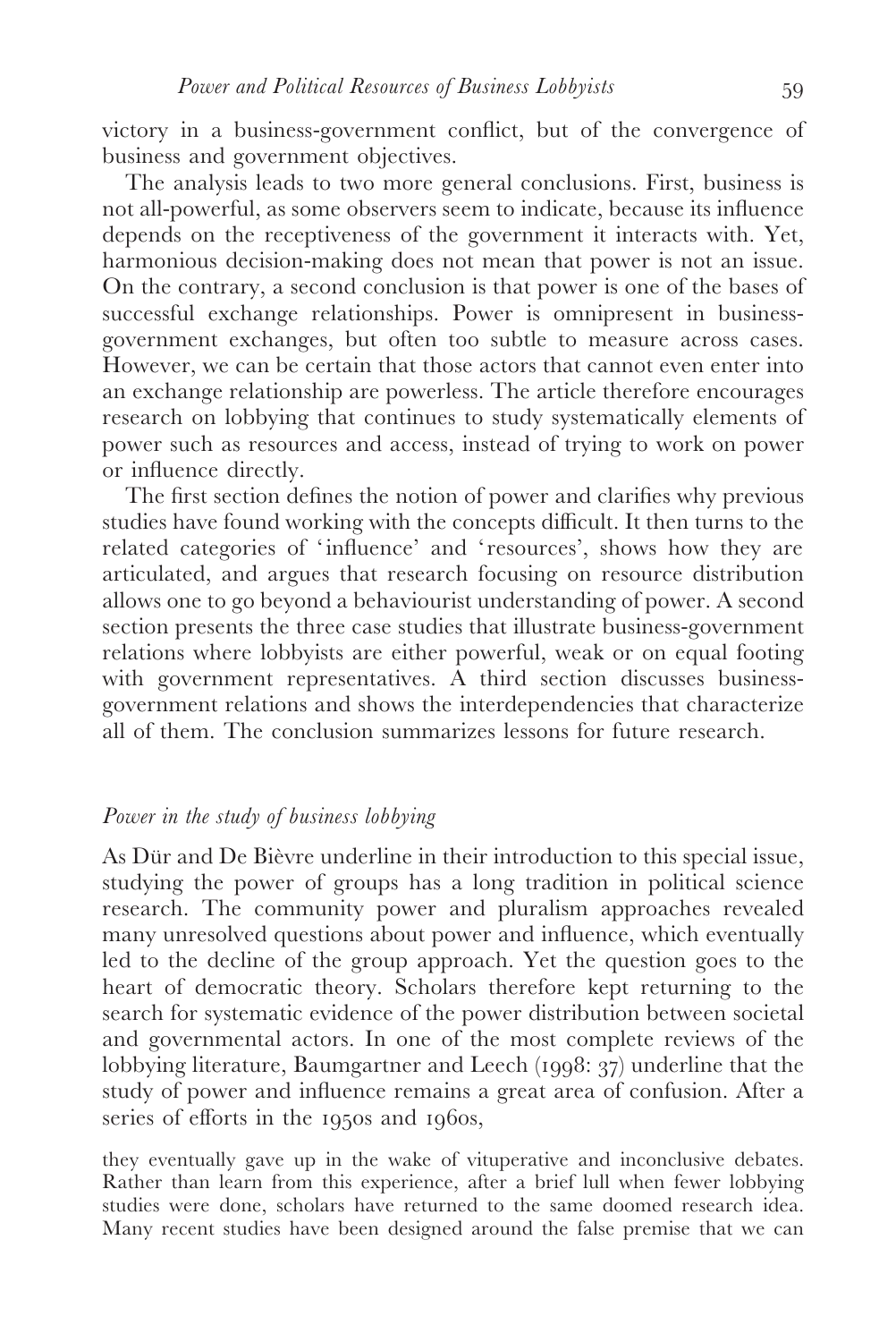observe the actions of influence and power. There is little reason to organize a project on the chimerical promise of measuring the unmeasurable.

What is it about power and influence that is so difficult to study?

#### *Power*

In the following discussion, I will use Weber's  $(q_{22} [2005]: 38)$  definition of power as 'the opportunity to impose one's will in a social relationship, even against resistance, without consideration to what this opportunity rests on.<sup>32</sup> Focusing on the elements of conflict and the exercise of power has become central to later works on power and is taken up in Dahl's  $(1957: 202)$  definition 'A has power over B to the extent that he can get B to do something that B would not otherwise do.' For the behaviourists working in this tradition, studying power thus meant understanding who prevails in conflicts related to decision-making.

This conception was subsequently critiqued from many different angles for being incomplete. Elitists drew attention to the fact that power does not only affect decision-making, but also the activities that precede decision-making (Bachrach and Baratz 1963). To these two forms of power exercise, Lukes  $(1974)$  added a third one, where conflict was not really manifest: latent conflicts of interest. However, all three conceptualizations rely on the exercise of power.

A different perspective concentrates not on the exercise of power, but on the control over resources (cf. Hart 1976). Whether power is observed in open or latent conflict or in material resources, all these conceptions use power as a causal explanation for policy outcomes.

In contrast to this material resource perspective, Walter Korpi  $(1985)$ proposes a power resources approach that goes beyond power as a causal explanation for outcomes. Instead, he assumes that actors play strategic games and make interdependent choices based on how they perceive the resources of their counterparts. Power resources are therefore part of an intentional explanation of action which, in turn, helps to explain policy outcomes; however, they do not cause a given outcome.<sup>3</sup> His model draws attention to two facts that are of interest for the study of lobbying. First, intentional actors are likely to develop long-term strategies and indirect strategies, designed to increase the effectiveness of their resources (Korpi  $1985$ :  $35$ ). Second, the interdependence of choices and the distribution of power resources influence the extent to which rational actors will allow conflict of interests between them to generate manifest conflicts. For Korpi, power resources can be both positive (rewards) or negative (pressure). Whenever possible, actors may have an interest in using positive resources for their interactions, according to table (Korpi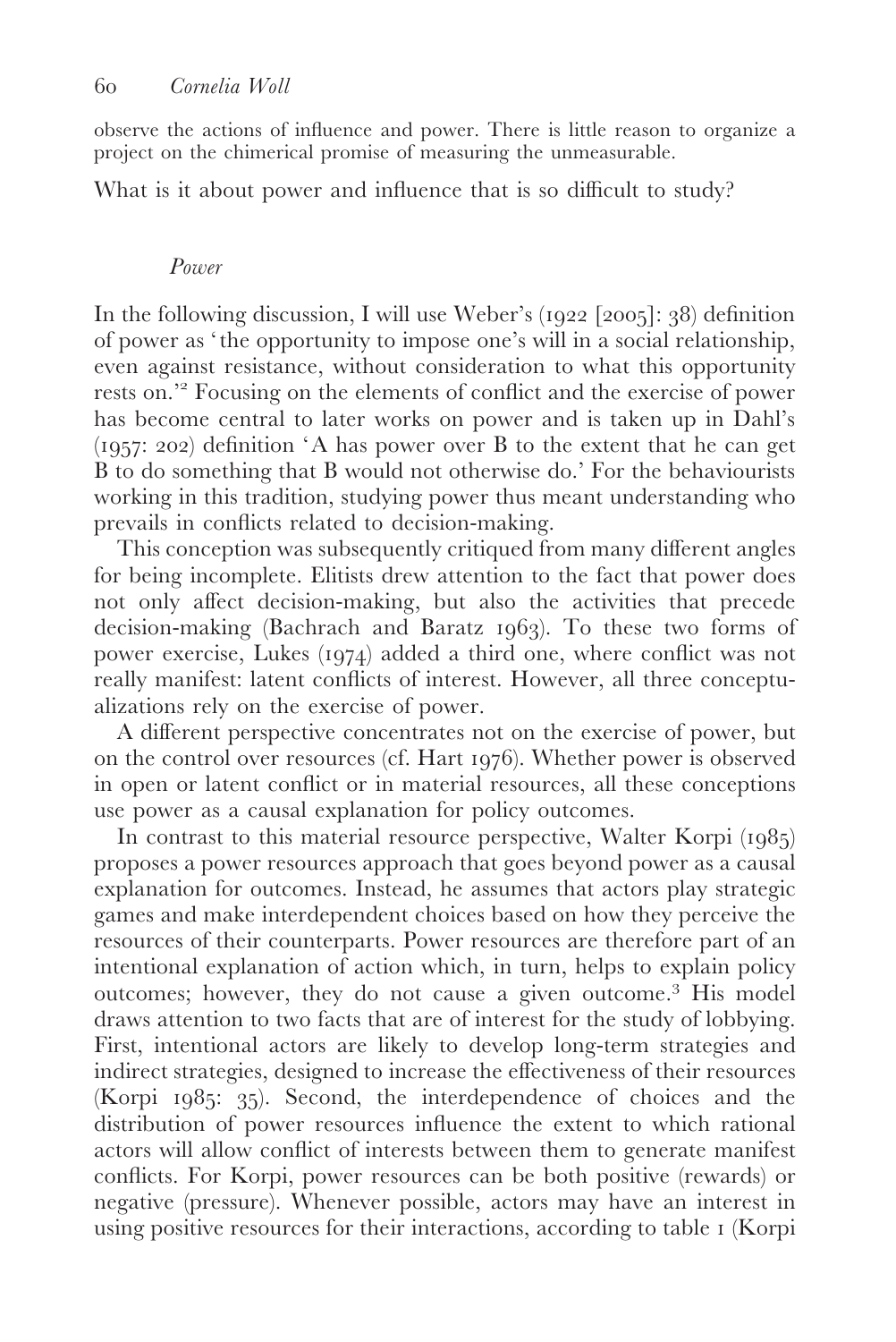|                                         | type of power resource used by B  |                          |
|-----------------------------------------|-----------------------------------|--------------------------|
|                                         | reward                            | pressure                 |
| type of power resource used by A reward | exchange<br>pressure exploitation | exploitation<br>conflict |

TABLE I. Exchange and conflict in the power resource approach

 $1985$ : 35). Exchange is thus not the antithesis of power (contrary to Blau ); power structures exchange as well as conflict.

To summarize, firstly, power is invisible, except if one assumes that power equals material resources. Second, power determines the resolution of conflicts and affects policy-making in settings that do not develop into an open conflict. Third, power is revealed in policy outcomes only if we can trace the conflicts of interest involved on a particular issue. This, in turn, is extremely difficult if one accepts that conflicts of interests can also be latent. In other words, even Weber's precise definition does not help us to develop an empirical research design. One can choose to work with simplistic assumptions in the behaviourist tradition where power is expressed in conflict or material resource distribution. If we seek to work on all forms of power, however, we will encounter difficulties in comparing systematically across a variety of cases.

#### *Influence, resources and access*

Many researchers therefore choose to work on elements of power, most notably influence and the use of resources. Of the two, influence seems closest to power, because it refers to the activity of producing change on a given issue (see Dür and De Bièvre in this issue). Hence, it can be seen as the equivalent to a narrow definition of power, namely one focused on the exercise of power and its causal effect on policy outcomes.

Reducing the scope of inquiry in this way might already be helpful, even if it is still difficult to measure the precise impact of one actor on a political phenomenon, because one would need to know what would have happened without the participation of that actor. Only knowing that the policy outcome corresponded to the preferences of the actor in question does not help, even if the actor is powerful, because influence requires a causal link. If the American president wants it to rain the next morning and it actually does, we have not proven that he has actually influenced the weather. Still, scholars have advanced on developing theoretical 'signalling models' that specify under which conditions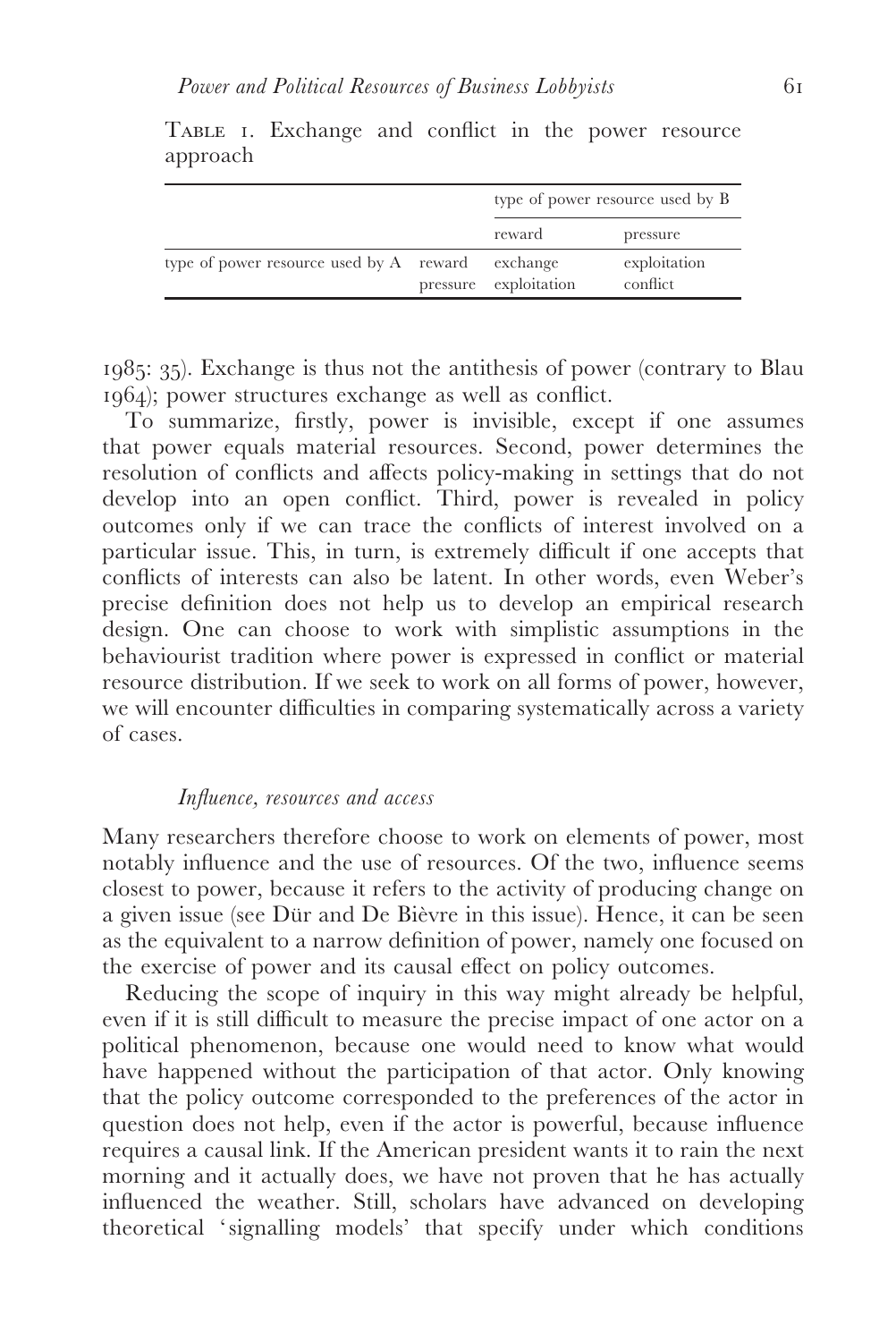lobbyists might be successful if they have control of certain resources (e.g. Ainsworth 1993; Austen-Smith 1993).

Working on the resources on which power is based is more promising, because resources are actually visible. Even though resources are not equivalent to power, the distribution of resources, as well as the demand for and the supply of particular resources, give important insights in the interactions that are or are not possible between governments and societal actors. Consider, for example, the application of Korpi's  $(1985)$ grid to the study of business-government relations in Table 2.

Various types of resources create specific types of interactions, which are stable to different degrees. Furthermore, if we understand the resources used in interactions, we can learn more about their effects and whether other actors can employ the same resources, which reduces the dependence of the government on one particular actor and therefore the power of that actor over the government (see Emerson  $1962$ ).

|            |                    | business actors                 |                              |  |  |
|------------|--------------------|---------------------------------|------------------------------|--|--|
|            |                    | reward                          | pressure                     |  |  |
| government | reward<br>pressure | exchange<br>instrumentalisation | pressure lobying<br>conflict |  |  |

TABLE 2. The power resource approach applied to business– government relations

Such studies of exchange relations and positive resources have been popular in recent EU lobbying studies. Broscheid and Coen (2003) have examined the incentives governments use to control information supplied by lobbyists and Bouwen (2002, 2004a, b) has surveyed what types of resources can be employed by business actors in order to obtain 'access' supplied by the government. This research direction has proven quite successful in revealing certain biases of the EU's institutional arrangement and further studies have examined the choice of resources available to lobbyists and the relations that can develop as a consequence (Beyers 2002, 2004; Bouwen and McCown forthcoming; Mahoney 2004). Moreover, the study of access as a particular type of government reward has helped the lobbying literature to move beyond conceptualizing businessgovernment interactions as an exchange of votes and money for regulation (see Posner 1974; see Stigler 1971).

### *Studying power in business-government relations*

The behaviourist approach to power and the power resource approach focused on intentional action provide very different frameworks for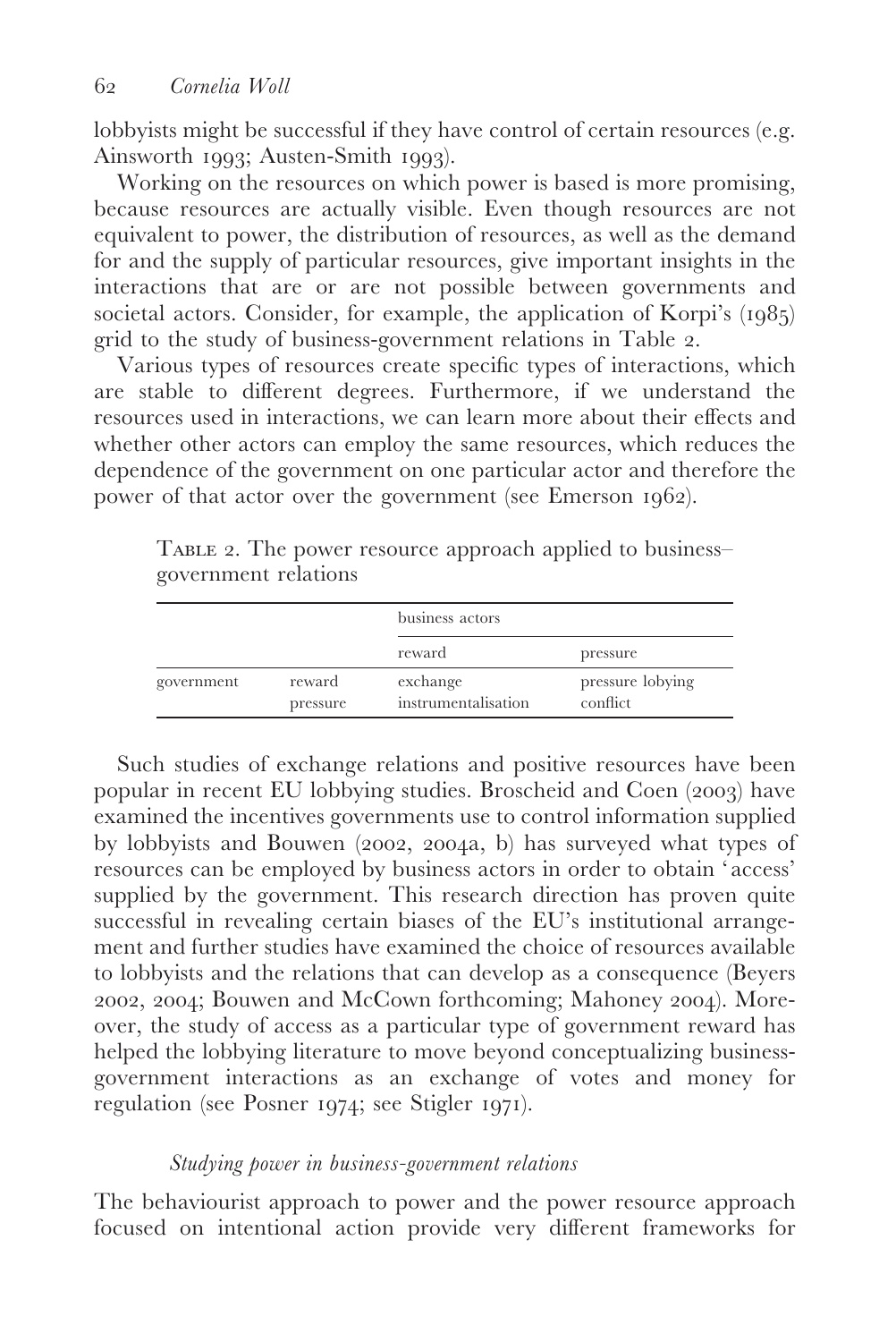empirical research on business-government relations. According to the behaviourist approach, we would need to find out the preferences of all actors involved, study the conflict over decision-making and then determine the winners and losers of the policy-decision. According to the power resource approach, we should study the relevant resources available to the actors involved and understand their strategic interaction based on the perception and anticipation of these resources.

Studying preferences of firms on trade policy has a long tradition in international political economy (Frieden 1999); however, very few studies have actually surveyed preferences empirically (but see Bauer, Pool and Dexter  $(q\bar{q}q)$ . Since researchers generally have the ambition to determine the firms' 'real' interest, they prefer looking at material conditions and calculate the costs and benefits of a trade decision on the individual business actors. A series of sophisticated models have been developed to specify when business will support or not support trade liberalization (Alt et al. 1996; Milner and Yoffie 1989; Rogowski 1989). For American and European firms, the most relevant hypothesis suggests that import-competing firms will lobby for protectionism, while exporters support trade liberalization in order to gain access to foreign markets (see Alt and Alesina 1996; see Alt and Gilligan 1994). If we can find cases where business representatives lobbied actively into either one direction and if we can establish a causal link between their lobbying and the policy outcome, we can therefore conclude that firms were powerful policy actors.

Alternatively, studying resources and interdependent strategies requires understanding the goods that business and government supply or demand and the instruments with which they exert pressure. Resources that are typically used by lobbyists include financial resources, social capital, legal or technical expertise or other information that might be useful to policy-makers as well as media campaigns focused on public opinion. Governments, in turn, have control over legislation. They can offer access or ignore lobbyists in the consultation process and ultimately create legislation that benefits firms or inflicts costs on them.

It is furthermore important to consider indirect strategies that aim at prudent management of power resources. In particular, we should expect actors to avoid conflict and to accept present sacrifices in ways that can increase future benefits. In research on business lobbying such decisions – which seemingly defy short term profit-seeking behaviour – have been labelled 'investment in political capital' (e.g. Yoffie and Bergenstein ). We should expect business actors with power resources to enter into interactions with governments and to try and maintain good relations over time. By contrast, actors with few resources are less sure to reap benefits from long-term interactions and should tend to withdraw from interactions when there is no immediate issue at stake.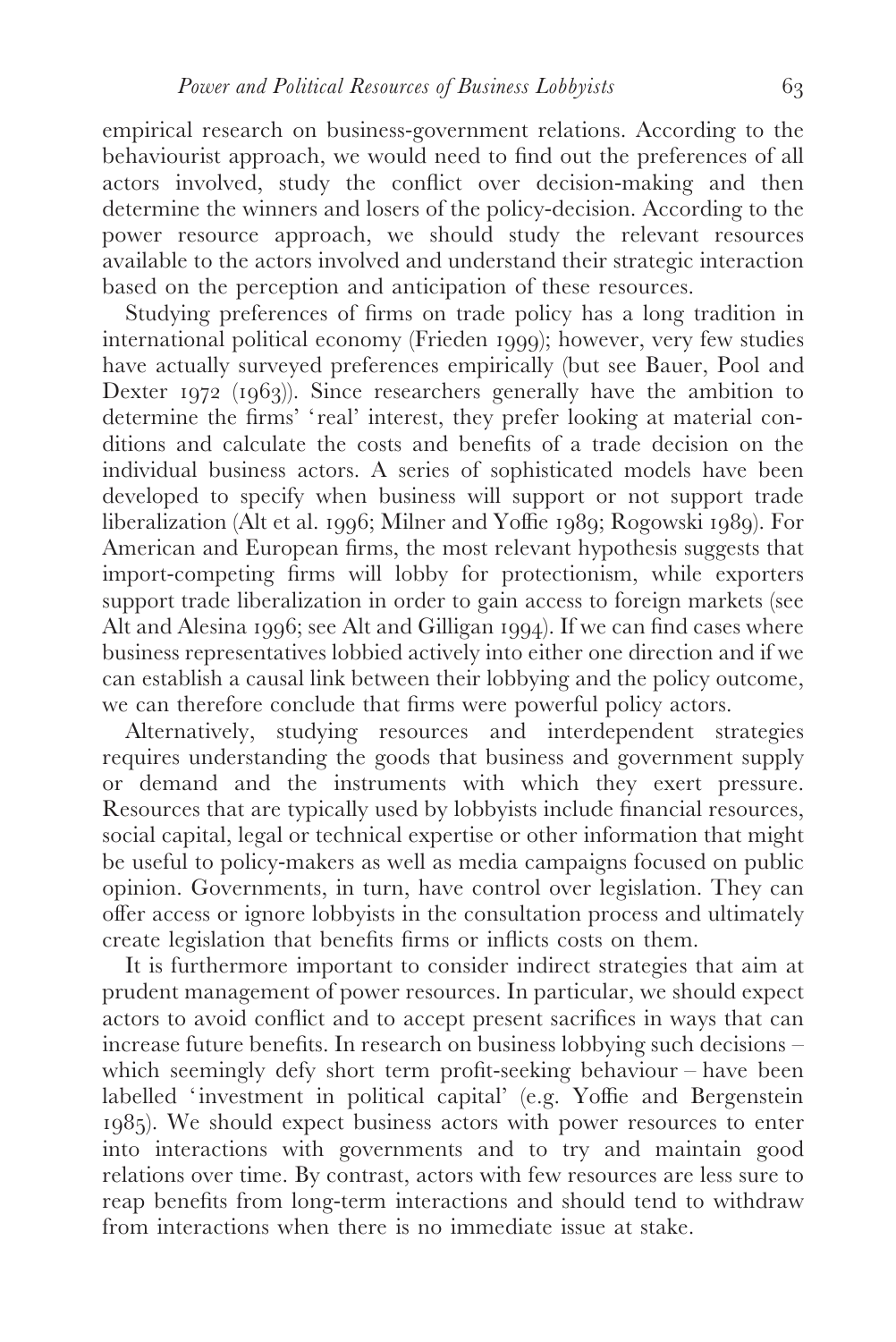### *Three cases of business-government relations: power, cooperation and weakness?*

The two frameworks help to analyze who leads the dance in business government relations. In the following, the article compares three cases: lobbying of American financial service firms, European airlines and European telecommunication providers on the issue of international liberalization of their sectors. $4A$  third section then turns to the elements highlighted above and analyzes the contributions of the two perspectives. Since I am concentrating on business-government relationships, I focus on the dominant business community that decided to lobby on behalf of its sector and on its most influential activities. Internal conflicts within each community did happen, but did not result in explicit counter-lobbying, so I only indicate them in passing.

#### *US financial service firms and the GATS*

Financial service firms in the US played a decisive role in bringing about a strong US proposal for a General Agreement on the Trade of Services  $(GATS)$  (Arkell 1994; Hoekman and Kostecki 2001; 250; Sell 2000). For large US financial companies, trade in services became an issue in the late 1970s, when they realized that they had difficulties in establishing international banking networks. American International Group (AIG), American Express and Citibank eventually started working together and got in touch with the US government to discuss the issue (Freeman 1996). In the preparation of the Uruguay Round of the GATT, the US government and USTR in particular were enthusiastic about the idea of broadening the GATT framework and started working towards a US position on trade in services. (Drake and Nicolaïdis 1992; Feketekuty ). For their part, AIG, American Express and CitiCorp founded the Coalition of Service Industries in 1982 to continue lobbying on the issue.

The coalition of multinational companies and US government officials benefited from early discussion in the OECD and among economists and contributed to redefining the stakes in terms of trade, which helped to make the demands more pressing both internally and externally (Drake and Nicolaïdis 1992:  $46$ ). Even though the coalition of US firms was originally only from the financial sector and parts of the professional services sector, their ambition was from very early on to achieve a more global agreement on services. Financial services, consulting, advertising, data processing, telecommunications and transport were all relevant services to their international operations, so they lobbied both for the benefits of their own service expansion and as user companies of other services. In a variety of multinational business associations, American firms urged their foreign counterparts to take up the cause.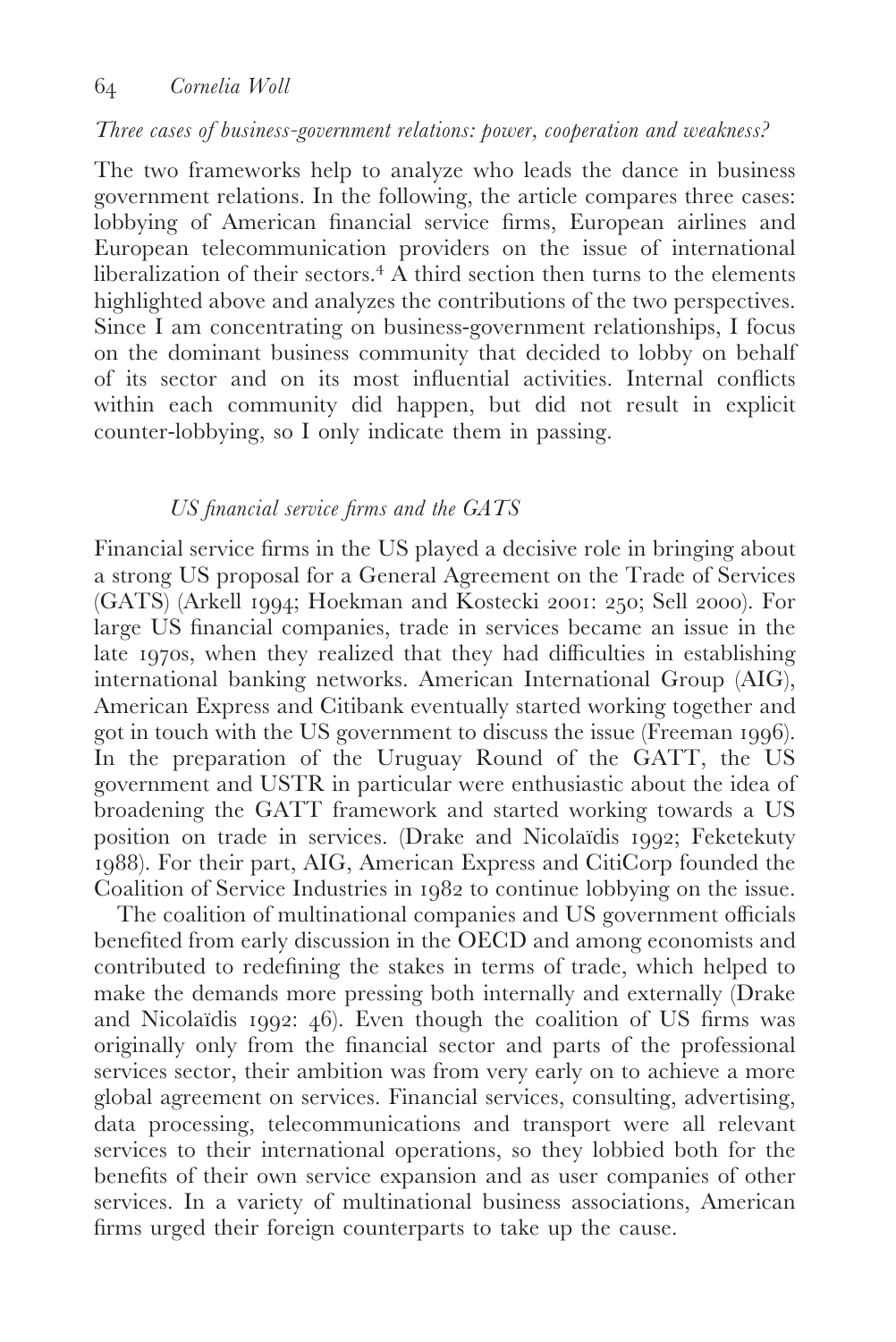The lobbying contributed to the diffusion of ideas on service exchanges and helped to unify the position of American business on the issue (Wesselius 2001, 2002). Large companies from all sectors of the economy started conceiving of themselves as user companies of services. Especially in the early period, where the stakes were identified, business interests played a decisive role. Starting in 1982 services were taken up in the GATT meetings as a new trade matter, and became an issue of multilateral negotiations beginning in  $1086$  with the launching of the Uruguay Round. The GATS, one of the Marrakech agreements of the Uruguay Round in 1994, eventually brought service exchanges under the same trade regime as the exchange of goods under the GATT, now administered by the World Trade Organization (WTO). The GATS agreement thus seems to be a clear example of business power over policy outcomes.

#### *European airlines and transatlantic liberalization*

European airlines traditionally had very privileged relationships with their national governments, but turned towards working with the European Commission in order to achieve further liberalization of international air transport. International aviation was traditionally regulated through an extensive network of bilateral agreements. In the mid-1990s, the US government set out unilaterally to achieve a certain degree of liberalization through less restrictive bilaterals, called open-sky agreements. Despite the benefits of the open sky agreements, the European airlines felt that they were tailored to the advantage of US airlines and became interested in a more comprehensive reform of global aviation markets.

At about the same time, the EU liberalized the internal aviation market through three packages between  $1987$  and  $1992$ , effective in  $1997$ (Holmes and McGowan 1997; O'Reilly and Stone Sweet 1998). By April of that year, all former monopoly or 'flag' carriers had turned into licensed community airlines that were granted right of establishment anywhere within the European aviation area. Bilateral agreements, however, continue to restrict traffic rights to nationals, so that they effectively precluded a completion of the internal market, much to the dismay of the European Commission.

When the Commission started consultations on external aviation, European airlines saw their opportunity. After some initial discussion within the EU, the Association of European Airlines  $(AEA)$  (1995, 1999) proposed a plan for a so-called Transatlantic Common Aviation Area (TCAA). The European Commission enthusiastically supported the AEA project and made it its own policy objective for international aviation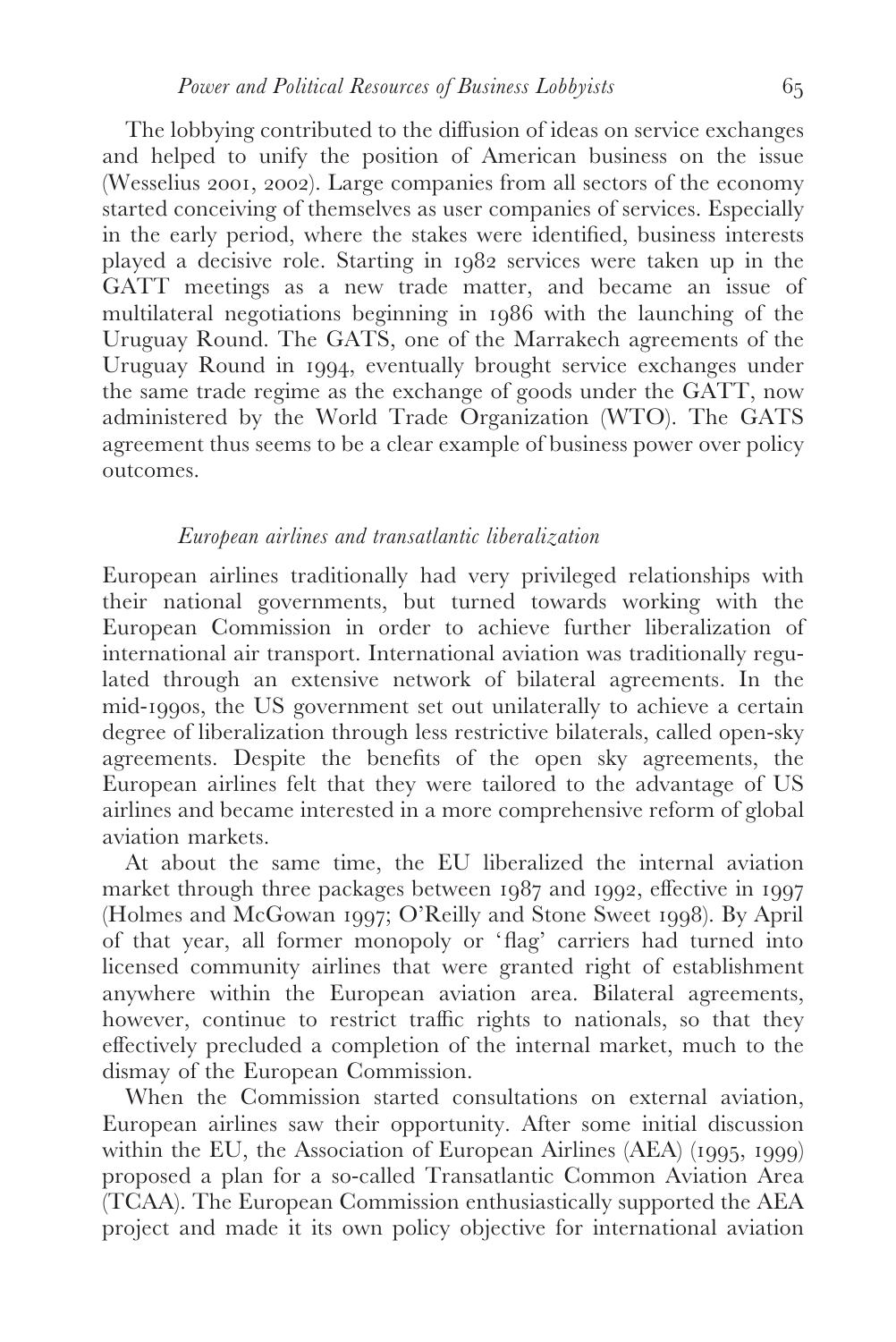relations. Despite the lack of formal competences on hard traffic rights, an EU delegation nonetheless went to Washington, D.C. in December and proposed the TCAA to the US government and its major airlines on behalf of the Member States. Still, the Commission had not yet been granted negotiating rights on external negotiations. Through the support of European airlines and a combination of legal strategies and persuasion, the Commission eventually succeeded in obtaining a negotiating mandate for a transatlantic aviation agreement on a revised proposition (Moselle et al. 2002) in June 2003. Although they complained about not being consulted as closely as they were by their national governments, all EU carriers saluted the project, even the smaller ones that might be 'consolidated away' in the process of liberalization. The current EU negotiations on an open aviation area with the US were thus born out of cooperation between the EU Commission and European airlines.

### *European operators and the WTO's basic telecommunication agreement*

Few observers would have expected European telecommunication operators to be as enthusiastic about multilateral liberalization as financial service companies or European airlines. Trade liberalization in telecommunication services was the goal of sectoral negotiations under the GATS, which started in May 1994 (Cowhey and Richards 2000; Petrazzini, 1996; Sherman 1998). The GATS and the desire to liberalize telecommunication services was pushed for by user companies, such as the International Telecommunications User Group (INTUG) or the United States Council for International Business (USCIB), in order to drive the costs of their international operations down (McKendrick 2000; Weiss 2000). This directly concerned the profits of European network operators. However, out of refusal or lack of interest, EU network operators largely ignored WTO telecom talks in the early 1990s. While American firms such as AT&T or Sprint had been travelling to Geneva regularly, the European Commission's negotiating team found European network operators largely unresponsive.

Internally, the WTO talks run parallel to EU efforts towards the liberalization of national telecom markets. Proposed by the Commission since 1987, the EU liberalization project finally gained momentum in 1993 and 1994. In 1996, the Council adopted a green paper which provided the basis for full liberalization of the infrastructure by January 1st, 1998 (Holmes and Young 2002; Sandholtz 1998; Schmidt 1998; Thatcher 2001).

The initial phase of inactivity was followed by active support for multilateral liberalization. By 1996, EU member countries had agreed on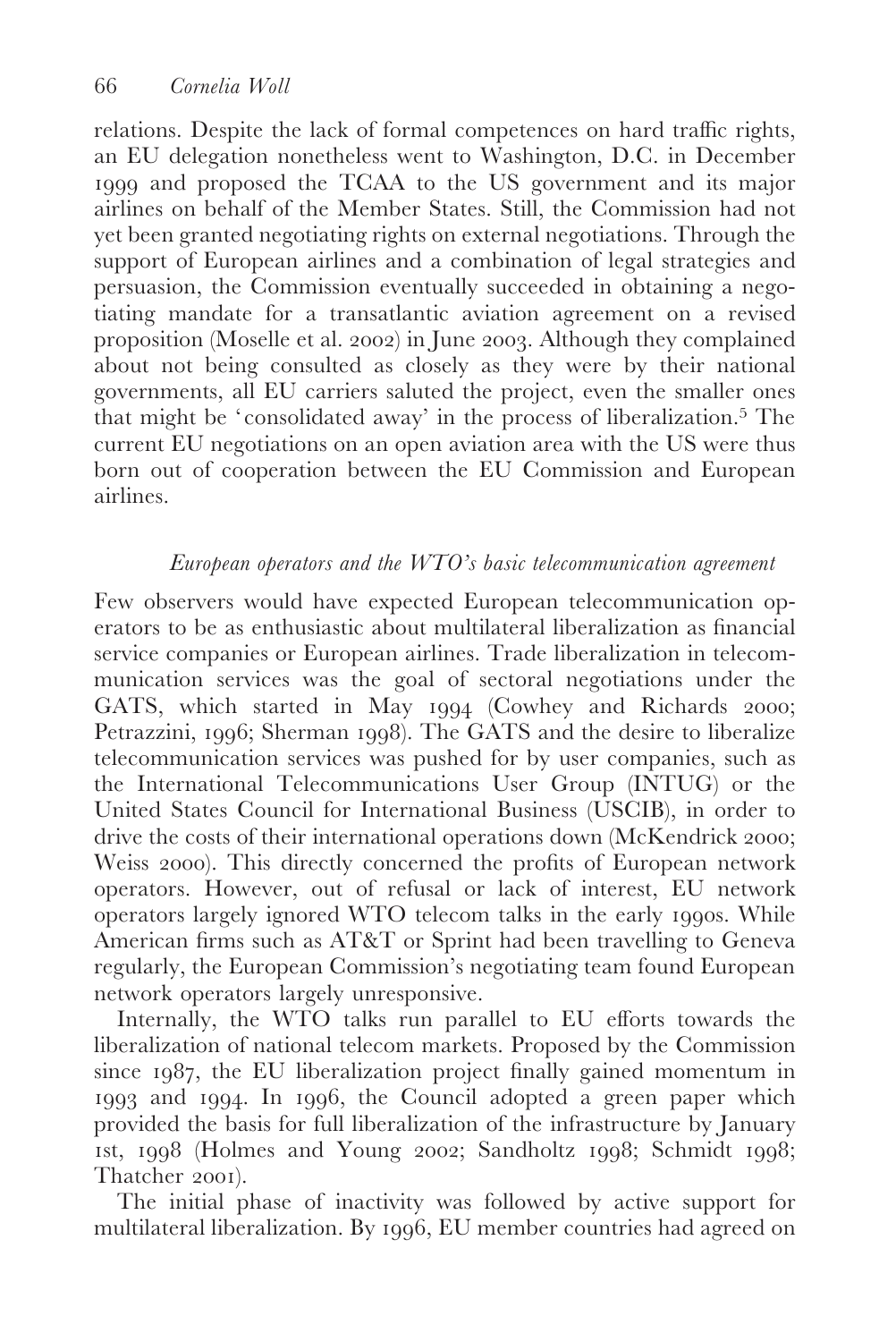a deadline for its internal liberalization process. Knowing that their home markets would be liberalized within the EU by 1998, several large EU operators decided to rally behind the WTO project. Most European operators became aware that the WTO would become crucial to telecom affairs in Europe. The general support of liberalization then translated into a concerted effort undertaken by the European Telecommunication Network Operators' association (ETNO) to advance on the issue of multilateral liberalization.

After an extension of the original deadline of negotiation in April 1996, a second and more important round of talks continued until February . The result of these negotiations, the Basic Telecommunications Agreement and a reference paper on regulatory provisions was finally adopted and entered into force on February 5, 1998. Despite the support of European network operators, they did not drive the process. Many company representatives evoke the image of a moving train that would have advanced without them had they decided to ignore or lobby against liberalization.

### *Conflict of interests and resource interdependencies*

The three service cases illustrate very different types of businessgovernment relations. On financial services, the policy initiative was in the hands of the corporate lobbyists who pushed for a project which was eventually implemented. At first glance, one might say that business was powerful and government was, at best, complacent. In international air transport, the European Commission and European airlines shared the policy initiative and developed a working relationship that clearly helped both to advance their strategic interests. The case therefore resembles a symbiosis of two equally powerful actors. European telecommunication providers, appear to be particularly uninterested in the liberalization of their sectors and engage in the policy process only after their negotiating government, the European Commission, has already well advanced on the issue. Are the three cases examples of business power, businessgovernment cooperation and government power, respectively? To answer this question, this section re-examines the cases with the help of the behaviourist approach focused on conflicts of interests and the power resource approach interested in interactive strategies.

# *Winners and losers: tracing preferences and outcomes*

Let us begin with the behaviourist approach: how do business and government preferences compare with outcomes? In both financial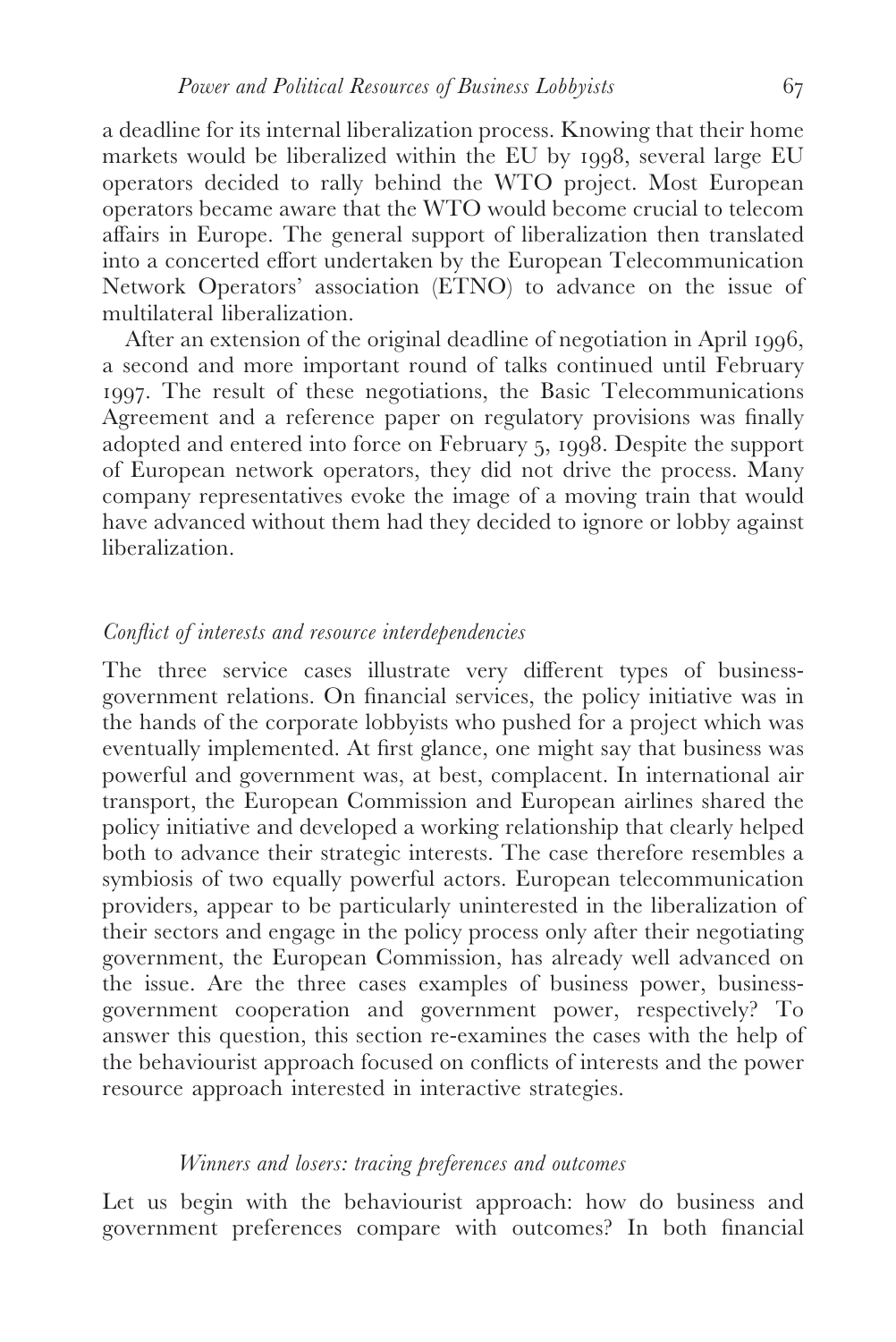services and air transport, policy decisions seem to correspond to firm preferences. Large financial service companies in the US underline the costs of doing operations abroad in the 1970s and the benefits they hoped to gain from a trade agreement that granted them foreign market access. It is also true that AIG, American Express and CitiCorp were very engaged in international operations, which should lead us to expect that they support trade liberalization (Milner 1988). Given the impressive lobbying effort of about 400 firm representatives at the close of the Uruguay Round (Wesselius 2002: 6) and the correspondence of policy outcome and lobbying demands, we can thus suspect that financial service firms have had a significant influence on the outcome of negotiations. Moreover, even insiders venture to imagine the counterfactual case and suggest that business lobbying had a causal effect. According to David Hartridge (Wesselius 2001: 2), former director of the WTO Service Division, 'without the enormous pressure generated by the American financial services sector, particularly companies like American Express and CitiCorp, there would have been no service agreement.'

Similarly, European airlines had a clear preference for further liberalization. Under the status quo, they felt disadvantaged compared to their US competitors. All members of the association AEA were flag carriers with often considerable international operations, so it is no surprise that they were supportive of a more advantageous international architecture. Since the Commission had a strategic interest in expanding its external competences, it immediately integrated AEA's written policy statements into its portfolio. In the two cases, we can therefore acknowledge the influence of business actors on government policy or decisions.

The role of European telecommunication operators is more difficult to analyze. European network operators all maintained assets that are not mobile – the local networks – which meant that their profits on local networks would decrease once their monopoly status was lost. Indeed, a closer examination shows that their support for multilateral liberalization resulted from their experiences with domestic deregulation. Operators of countries that had deregulated their domestic network early on, like the UK or Sweden were enthusiastic about liberalization, while Southern countries tended to be more hesitant. European network operators were not necessarily international players. However, since European liberalization opened up local markets anyway, firms started to reconsider their interest. Several of the big European operators had started investing abroad in the 1990s and the enthusiasm of the internet bubble years seemingly launched a competition for world market shares. Assuring market access through a multilateral agreement therefore corresponded to the expansive business strategy of these large operators, even though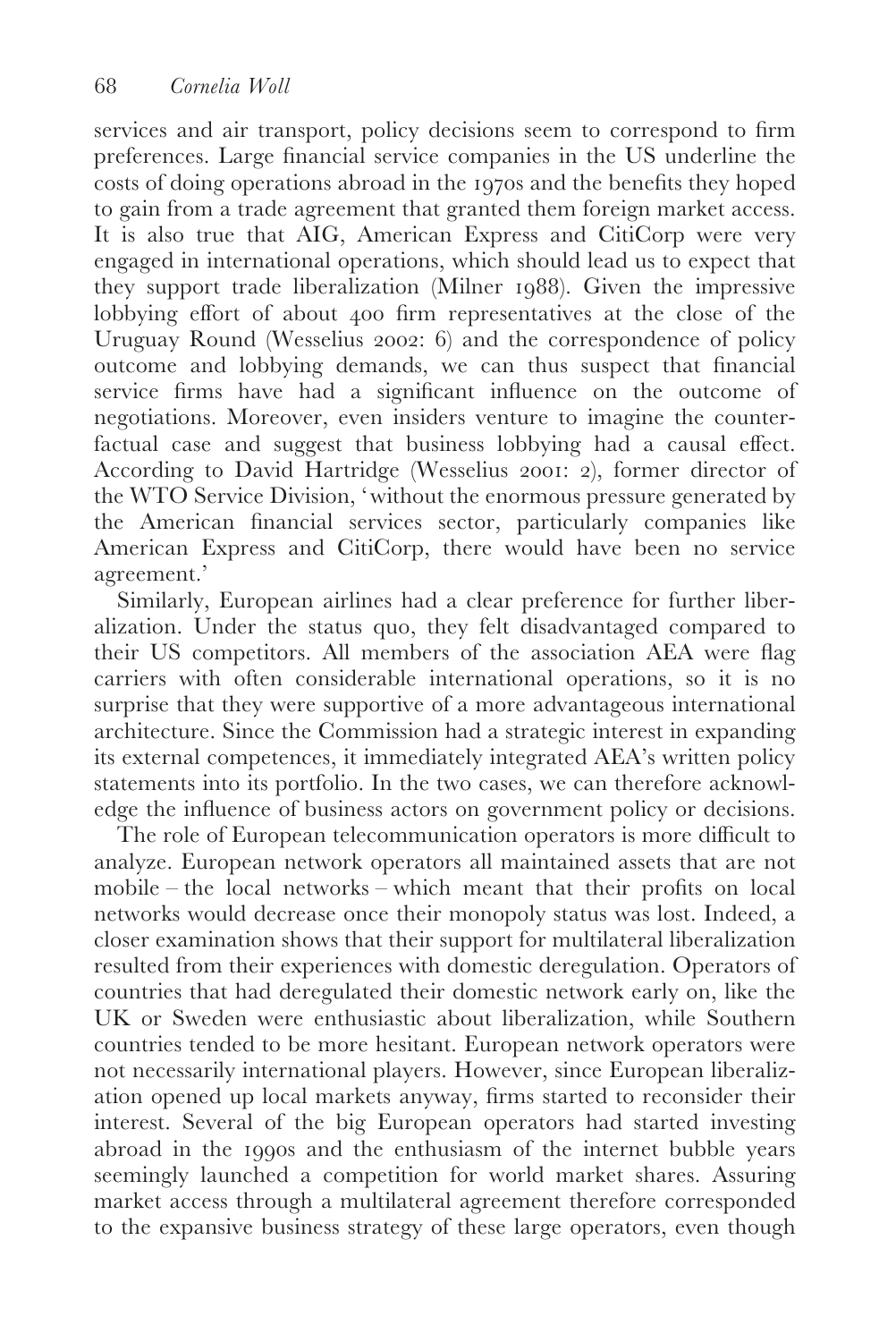the tight connection between the more reserved governments and the business oriented executive boards sometimes made the company stances more ambiguous.<sup>6</sup> By considering merely the economic context, it is difficult to determine where the ' real' interests of European operators lay. Certainly, they did not want to lose their local dominance, but it is plausible that some also became interested in opportunities abroad. In either case, it is problematic to argue that they were influential, even if most companies proclaim having been in support of liberalization. But what kind of power can we ascribe to them? If one was trying to detect a latent conflict of interests, it seems that they did lose out to user lobbies pressing for liberalization. Or should we rely on their proclaimed turn towards liberalization and assume that they were winners after all?

#### *Interactive strategies and resources*

If we consider power distribution according to the intentional approach to power resource management, we obtain a slightly different understanding of the three cases. In all three cases, we can observe power resources being activated on both sides, even though the nature of the business-government interactions in financial services and air transport is different from the interaction in telecommunications.

#### *Financial services*

The resources financial service firms employed in order to lobby for a service trade agreement consisted of considerable financial investment and legal and technical expertise. Private companies were able to employ a large number of experts and consultants that supplemented the work of government representatives. The companies most involved in the negotiations even met with representatives of foreign governments, making service trade one of the rare issues of triangular diplomacy (Stopford and Strange  $\text{iqq1}$ . In a classic economic model of interest groups, such effort and expenses should be expected if they enable the company to increase its profits accordingly. However, several authors have noted that the concrete effects of such an agreement on the day-to-day operations of the firms were rather difficult to evaluate. Yoffie and Bergenstein  $(1085)$ suggest that American Express built political capital by 'developing an issue which had broad political appeal and fit into the agendas of key politicians' even though the significance of the issue for American Express' business operations was not certain. The period between the moment these companies decided to lobby on the issue and the moment the service agreement was finally signed spanned almost  $15$  years – an eternity in business affairs. Short-term profit seeking cannot help us to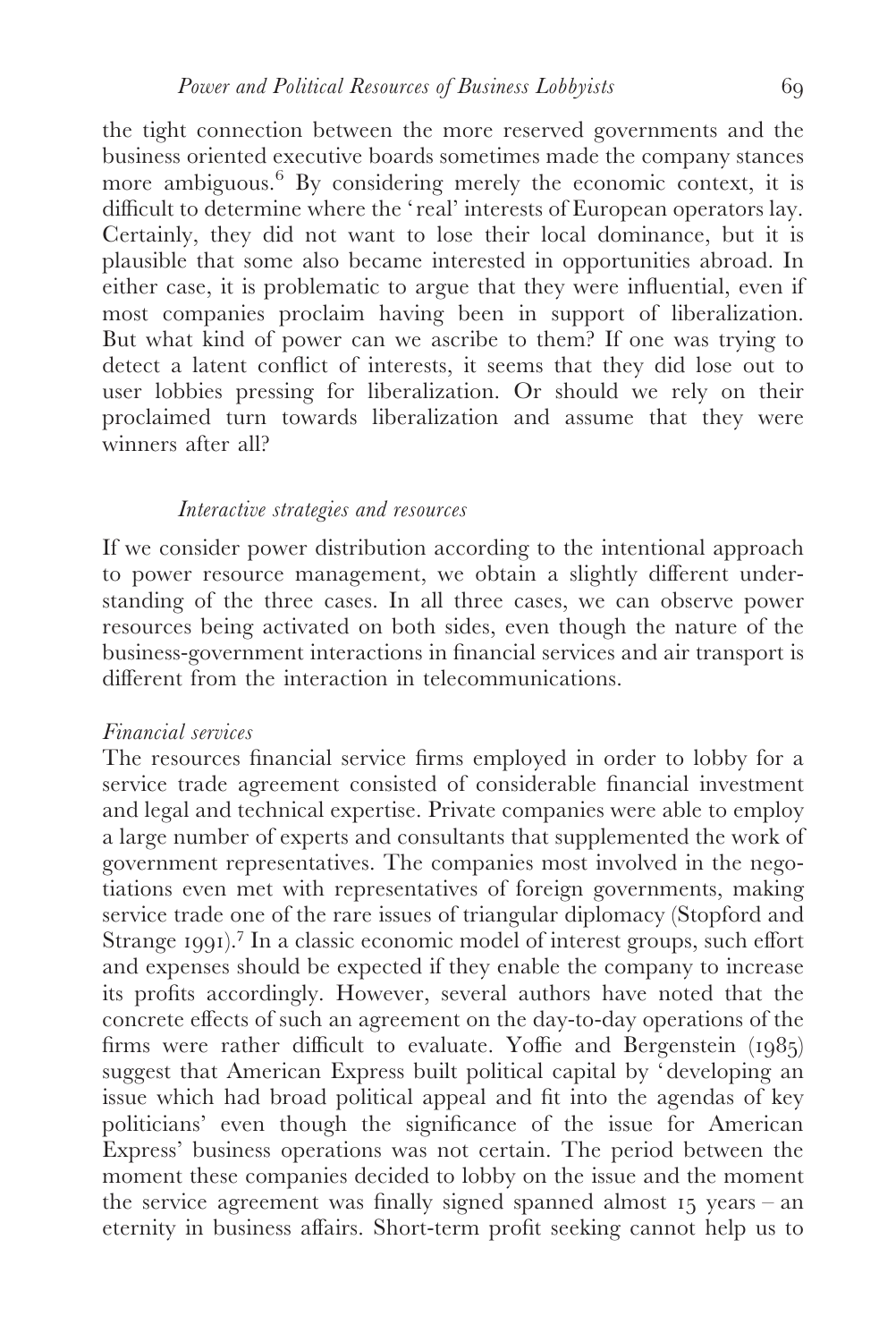explain the companies' strategies. Instead, they are based on speculations about long-term benefits.

The cooperation between USTR and US financial companies could be maintained because the two parties' interests corresponded: the US wanted to draw up a strong proposal to negotiate multilaterally and US financial companies wanted to have a say on the future of service exchanges. The fact that this cooperation was maintained for such a long time in the 1980 and the early 1990s, however, was due to the fact that business constantly activated resources that were valuable to the government. In addition to financial, legal and technical expertise, the support of service firms also gave USTR the legitimacy to push for a new service agreement in exchange for concessions on agriculture. The US government, in turn, offered the companies access. This form of exchange based on mutual benefits evolved harmoniously. Conflict could be avoided, which highlights that both business and government had important power resources at their disposal.

### *Air transport*

Business-government relations on international air transport in the EU were equally marked by the mutually beneficial exchange of rewards. European flag carriers already maintained privileged relationships with their national governments but decided to turn to the European Commission to advance on an ambitious proposal. The Commission, in turn, was highly interested in working with the airlines, because their project allowed the Commission to increase its own competences on aviation (Woll 2006). In other words, the airlines brought legitimacy to the EU aviation proposal and offered valuable political capital, because they were able to persuade their national governments to consider the Commission proposal.

Still, the exchange relationship between the airlines and the Commission risked several times to turn into manifest conflict, which illustrates that the power resources activated were less reliable than in the case of business-government relations on financial services. The Commission, in particular, tried to pressure the Member States into granting it an external negotiation mandate through the means of legal strategies. Following the ruling of the European Court of Justice on  $\frac{1}{2}$  November , the Commission called upon the Member States to stop flight operations under the open sky agreements. This would have incurred immense costs on the airlines, which were outraged by the Commission's way of proceeding. The EU Transport Commissioner Loyola di Palacio therefore met privately with the European airlines to assure them that this statement was just a matter of political rhetoric directed at the Member States and not at the airlines' operations.<sup>8</sup>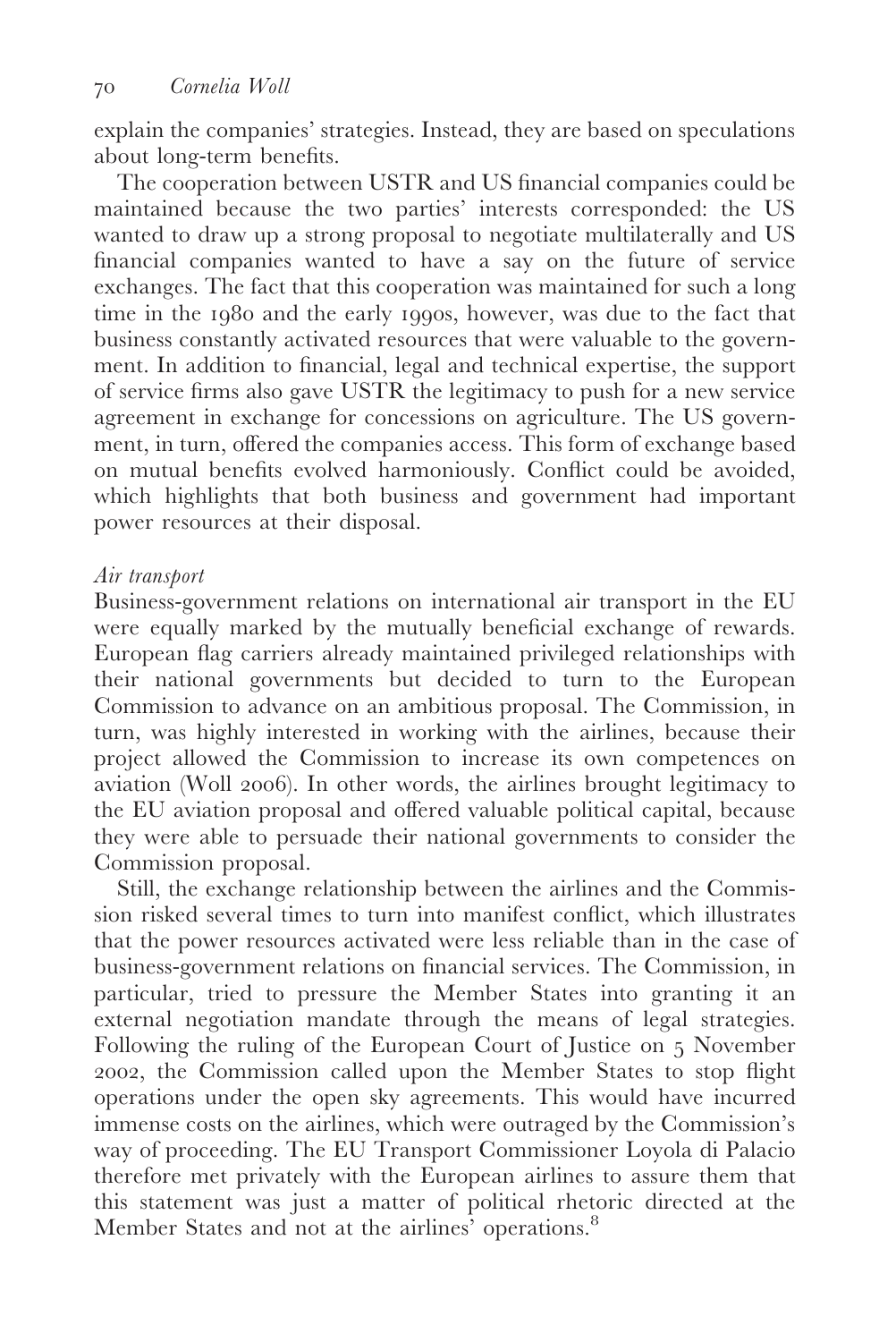The shift to open conflict, albeit minimal, shows that the cooperation between the Commission and the airlines rested on power resources that were less reliable than in the financial service case. Especially the Commission was lacking resources in the beginning, because Member States had the final say over EU legislation. For European airlines, government partners are to a certain degree exchangeable; they depend less on the Commission than American firms depend on the US government. As a consequence, relations were less stable between the Commission and the European carriers than in the previous case.

#### *Telecommunication services*

Business-government relations in the EU on multilateral telecommunication liberalization also indicate that both sides had power resources at their disposal. Still, the interaction was slightly less balanced. In the course of internal liberalization, the Commission had sought out the direct advice and support of the operators and associated them through a high level expert committee around Telecom Commissioner Martin Bangemann (European Commission 2001: 16). In the course of this cooperation, many network operators embraced the idea of liberalization, to a point where they even met with their national governments to defend the idea. France Télécom, for example, initially reserved about EU liberalization, eventually embraced it and was later even more supportive than parts of the French government (Fairbrass 2003). This kind of support was valuable for EU liberalization, but the Commission needed it somewhat less during WTO negotiations, because the principle of liberalization had already been agreed upon. The Commission still sought to negotiate with the backing of the European operators and tried to involve them in the decision-making, but overall, the contact between European companies and the EU delegation seems to have been less intense than the cooperation between US companies and the USTR.

However, in the second round of the negotiation, business and government representatives from both sides judged their working relationship as successful. Nonetheless, the interest and lobbying of EU operators did not go beyond a general support for liberalization. For many smaller operators, the only lobbying activity, if there was any, was their participation in the WTO working group of their European association ETNO. However, the working relationship between ETNO and the European Commission allowed the latter to claim that it was negotiating in the interest of European operators. Inversely, even operators that were against the project of liberalization could hope to participate on some of the details by maintaining relations with the European Commission.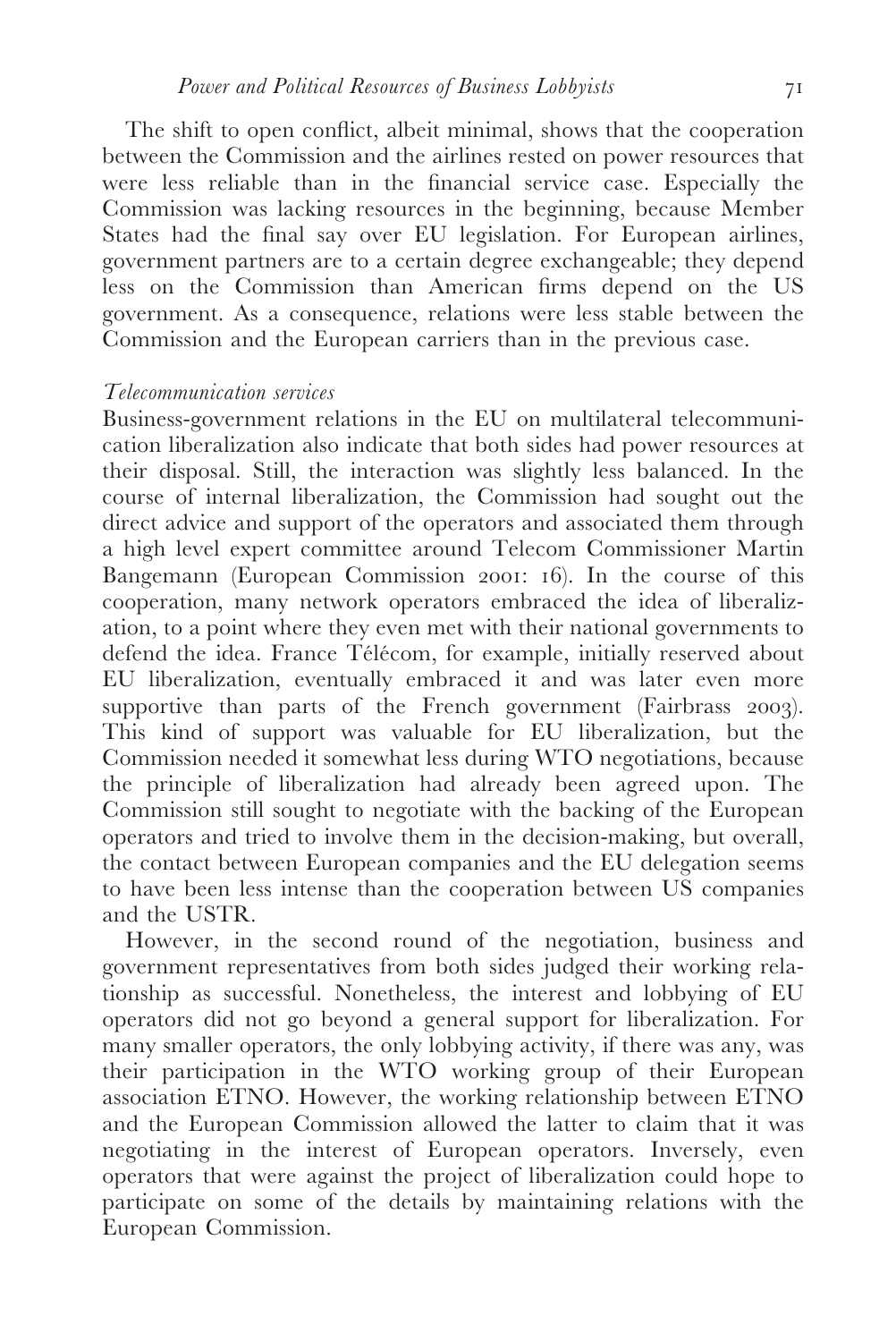Overall, the Commission was in the drivers' seat. Telecommunication operators were sufficiently powerful to maintain relations with the Commission, but in the process of negotiations they were pressured to adapt crucial aspects of their operations.

# *Lessons from each approach*

The behaviourist approach draws our attention to preferences and outcomes and helps us to analyze the influence that business representatives had in the financial services and air transport cases. However, the approach is less useful when the actors' interests cannot be determined precisely. In telecommunications, the evolution of business preferences over the course of EU liberalization make it hard to understand what exactly happened during the WTO negotiations. Were European operators indeed overpowered by user group lobbying? Did they only proclaim supporting liberalization in order not to lose face? Or did they truly support liberalization and should be counted as the winners of this policy issue? These questions illustrate that the behaviourist approach works best when we have clearly defined preferences and when we can connect the actor's individual preferences with outcomes. Such clear preferences are most evident when conflict arises and actors have to fight for their respective advantages. In harmonious exchange relationships, however, we can only deduce preferences from theory or trace them qualitatively (Frieden 1999). As the telecommunications case proves, this can sometimes be of limited use. More generally speaking, the behaviourist approach tends to turn a blind eye to power struggles that are not manifest conflicts and sometimes requires heroic assumptions about individual preferences in cases where relations are harmonious.

The resource approach highlights that in all three businessgovernment relationships actors had power resources at their disposal. A first conclusion is therefore that all business actors and governments studied were powerful because they were able to maintain relations over a long period. However, business-government relations in the US on financial service liberalization were the most stable and least marked by open conflict. Especially the US government's power resources were more effective than the European Commission's resources in the second case. Despite the successful working relationship between the Commission and the European airlines, the exchange sometimes risked developing into conflict. Since we know that actors try to avoid open conflict (Korpi  $1985: 37-8$ ), this swaying is an indication of the fragility of actors' power resources. In telecommunications, finally, the Commission is in a more dominant position than the European operators and even exerts pressure on them.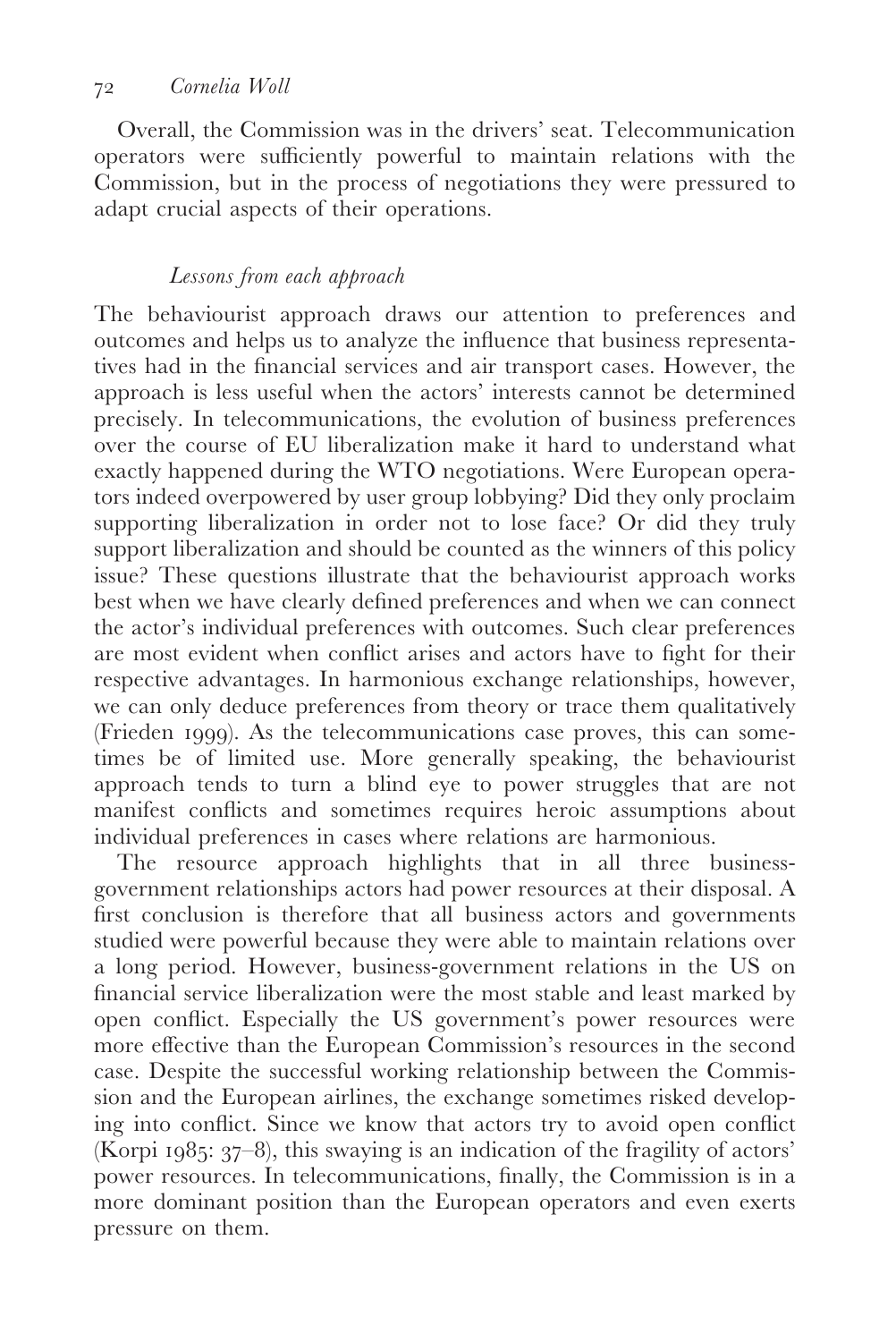In a second conclusion, we can therefore return to Table 2 to classify the three types of relations. US financial services are a clear case of exchange: financial service firms offered financial, legal and technical support, which the US negotiating team much needed in order to advance its other goals in the Uruguay Round negotiations. The US government, in turn, worked closely with the firms and pushed continuously for the agreement developed in cooperation with them. In EU air transport, the exchange was similar, but airlines simultaneously sided with national governments and the European Commission. The legitimacy that the European Commission had to gain from working with the carriers could thus be withdrawn at any time, which gave the airlines a means to exert pressure. The Commission, in turn, seized the European Court of Justice and threatened to inflict costs on European carriers. Both players credibly threatened negative rewards, which explains why the interaction sometimes risked developing into conflict. Finally, the exchange relationship in EU telecommunications is also an exchange relationship, but moves towards the lower quadrant of instrumentalisation. The EU negotiating team did not need the network operators' support as much during the WTO negotiations, because Member States had already agreed to internal liberalization. The companies' support certainly increased their legitimacy as community negotiator, but the pressure from the firms was not sufficient to affect the content of negotiations in their favour.

The behaviourist approach draws attention to preferences and outcomes, while the power resource approach concentrates on resources and interactive strategies. As frameworks for empirical investigations, the two might well be considered complementary. Studying preferences and outcomes remains important for anyone interested in influence, even



TABLE 3. Classifying the three cases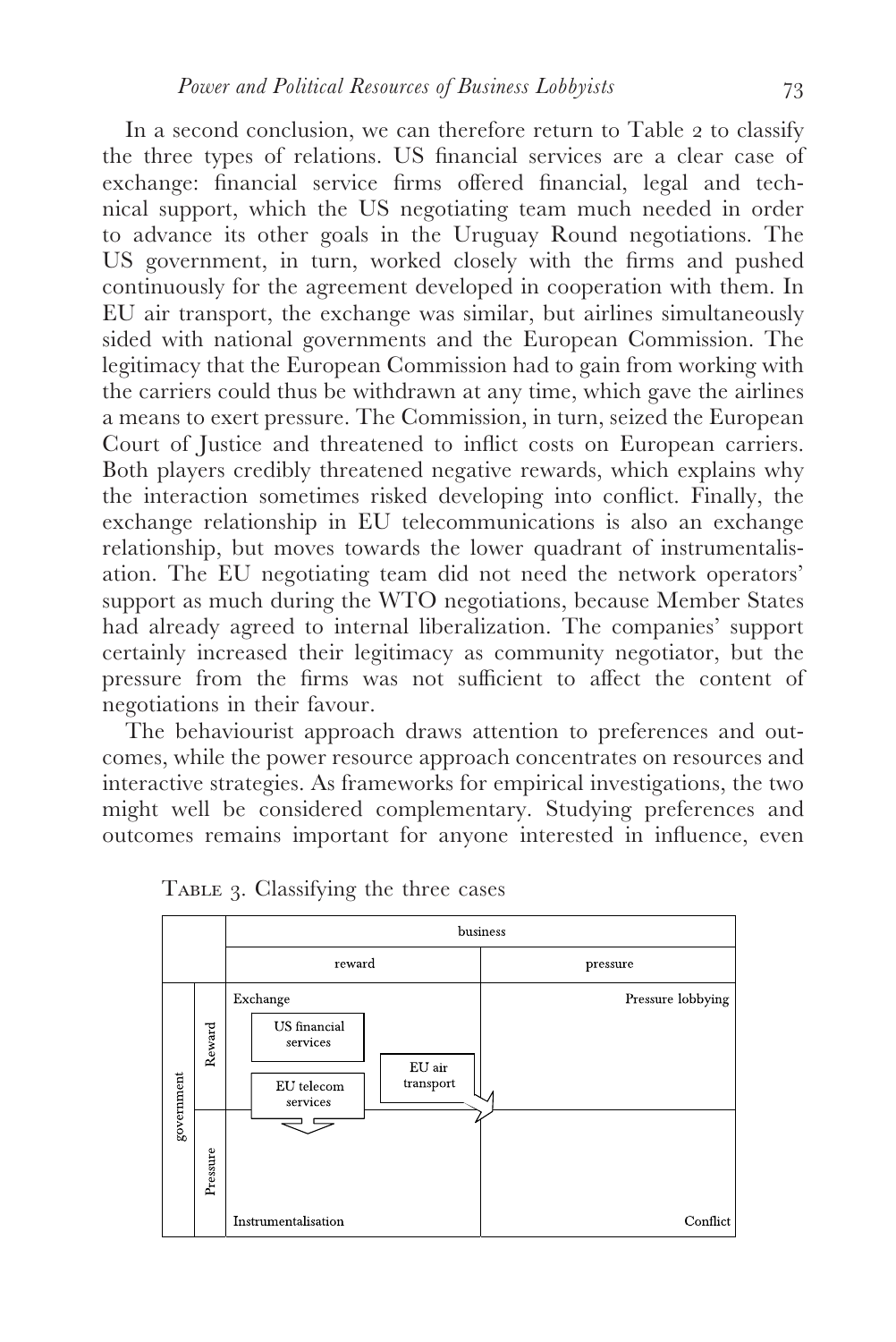though influence can only be established for certain through case studies. Studying power resources, in turn, permits one to study the logic of business-government interactions and to evaluate the potential effects of a particular resource and the stability of the relationship in question.

# *Conclusion*

Studying power not only poses problems once one tries to measure power, it also requires making simplistic assumption in the conceptualization of power. Through the case studies of business lobbying in the US and the EU, the paper has tried to show that power can be quite ambiguous and structure apparently harmonious exchange relations as well as open conflict.

By applying Korpi's power resource approach to business-government relations, the paper has tried to analyze the type of relations firms and government representatives maintained in the three cases. As long-term strategies, exchange and conflict are more stable than instrumentalisation or pressure lobbying. Studying resources can therefore be helpful if one wants to understand the evolution of business-government relations over time.

For anybody interested in concrete influence, historical narratives and process tracing remain the most useful techniques, even if their limited generalisability might be frustrating. Studies on lobbying will never be disconnected from the question of influence, but they need to be carried out in a context-specific way in order to help our understanding about a particular policy development. After all, we rarely try to find out who the most influential member of a parliament might be; we are much more interested in the influence of individual members on a particular bill. The same holds true for interest groups. It is extremely relevant to know that trade groups in Schattscheider's  $(1935)$  study dictated the wording of a bill, but the conclusions of a case study should not be taken out of context.

Normatively speaking, even stable relationships can be considered problematic when only privileged actors are able to enter into them. If business actors have the necessary resources to maintain stable exchange relationships, but consumers or other non-governmental organization do not, we can start talking about different degrees of political power between business actors and other societal groups. The most pressing research questions on the power of business lobbyists relate to the effects of institutional frameworks for the distribution of political resources. Resource asymmetries and the uneven political participation opportunities that can result from them are at the heart of democratic theory and should not be ignored due to methodological obstacles. Combining the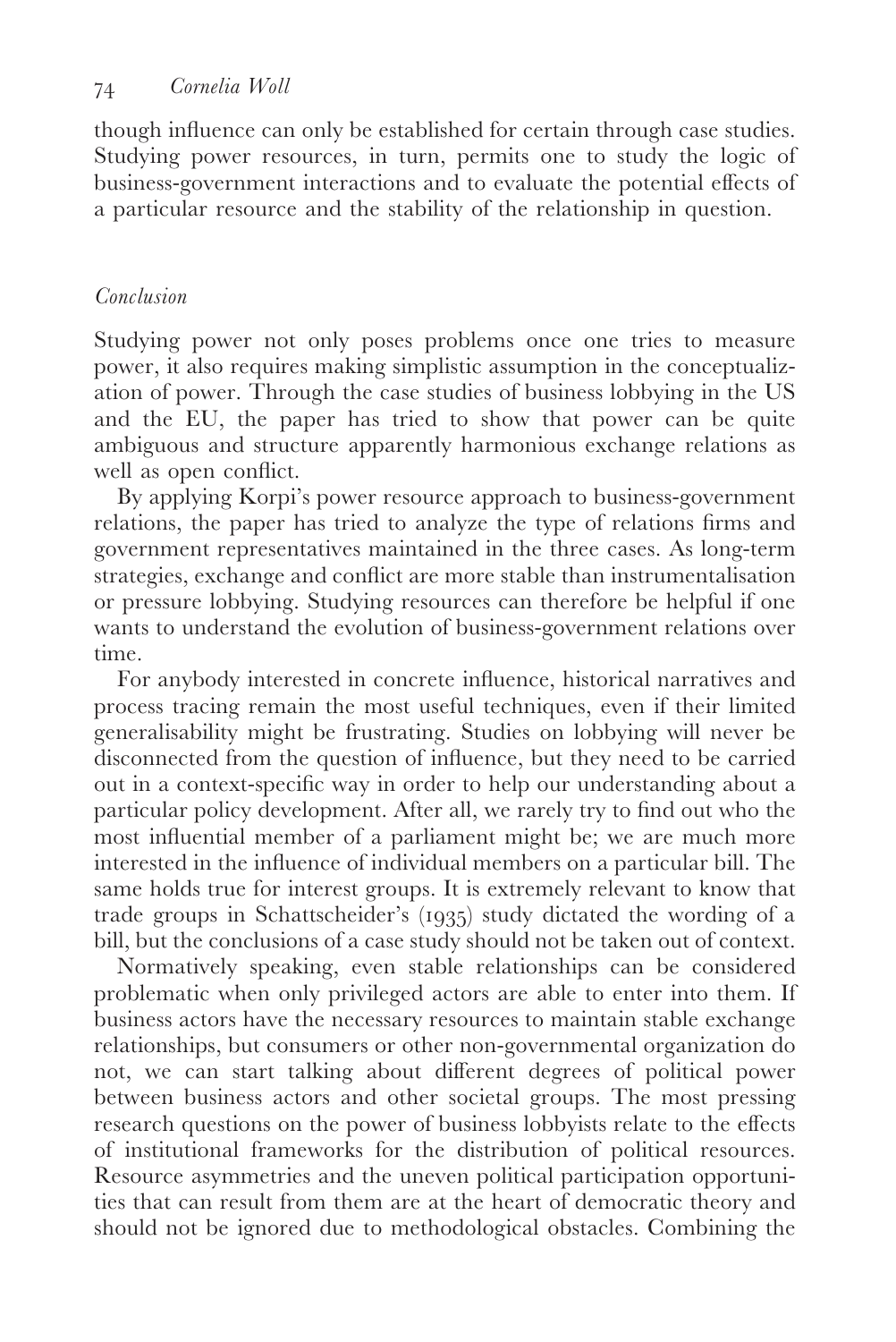study of preference distribution and outcomes with insights on anticipative behaviour based on resource distribution can help to overcome some of the limitations of both approaches.

#### **NOTES**

- . Earlier versions of this paper have been presented at the meetings of this research group in Vienna and Budapest and at a seminar of the *Pôle d'action publique* at CEVIPOF, Sciences Po, Paris. I would like to thank the organizers and the participants for their detailed feedback and helpful discussion, in particular Richard Rose, Frank Vibert, Pierre Muller and the contributors to this special issue.
- . Author's translation of the original German 'Macht bedeutet jede Chance, innerhalb einer sozialen Beziehung den eigenen Willen *auch* [my italics] gegen Widerstreben durchzusetzen, gleichviel worauf diese Chance beruht.' In the English translation, this definition has previously been shortened to power as 'the probability that one actor within a social relationship will be in a position to carry out his own will despite resistance, regardless of the basis on which this probability rests' (Weber 1947:  $152$ ; see also Korpi  $1985$ ).
- . In some aspects, Korpi's intentional explanation resembles Michel Foucault's treatment, for whom power is carried in the everyday practices of human interactions. Power is manifested as people anticipate each other's use of resources, in particular specialized knowledge. Arguably, however, the interactions based on the anticipated use of resources in Foucault's writing are even less intentional than in Korpi's account (see Foucault 1980).
- 4. The case studies are based on  $74$  semi-directive interviews with business and government representatives in the US and the EU. For a more detailed discussion, see Woll (2004).
- . KLM, for example, now under the control of Air France, was one of the earliest supporters and founding fathers of the idea for reform. TAP Portugal also explicitly promoted international deregulation.
- 6. With large investments in Latin America, the Spanish operator Telefónica, for example, supported WTO liberalization through ETNO and at home. As part of its board of executives, the Spanish government, however, was reserved until the end of negotiations and it is uncertain what the official stance of the company really was (see Niemann 2004).
- 7. Interview with a US business representative on 8 April 2003 in Washington D.C.
- 8. Interview with the representative of a European flag carrier, December 5, 2002.

#### **REFERENCES**

- Ainsworth, S. (1993) 'Regulating Lobbyists and Interest Group Influence', *Journal of Politics*, 55,  $41 - 56$ .
- Alt, J.E. and Alberto A. (1996) 'Political Economy: An Overview', in R.E. Goodin and H.-D. Klingemann (eds.) *A New Handbook of Political Science* (Oxford: Oxford University Press).
- Alt, J.E., Frieden, J., Gilligan, M.J., Rodrik, D. and Rogowski, R. (1996) 'The Political Economy of International Trade: Enduring Puzzles and an Agenda for Inquiry', *Comparative Political Studies*, 29,  $6,689-717.$
- Alt, J.E. and Gilligan, M.J. (1994) 'The Political Economy of Trading States: Factor Specificity, Collective Action Problems, and Domestic Political Institutions', *Journal of Political Philosophy*, 2, 2,  $165 - 92.$
- Andersen, S.S. and Eliassen, K.A. (1995) 'EU Lobbying: The New Research Agenda', *European Journal of Political Research*, 27, 4, 427-41.
- Arkell, J. (1994) 'Lobbying for Market Access for Professional Services', in M.M. Kostecki (ed.) *Marketing Strategies for Services* (Oxford: Pergamon Press).
- Association of European Airlines () *EU External Aviation Relations* (Brussels: Association of European Airlines).
- Association of European Airlines (1999) *Towards a Transatlantic Common Aviation Area* (Brussels: Association of European Airlines).
- Austen-Smith, D. () 'Information and Influence: Lobbying for Agendas and Votes', *American Journal of Political Science*, 37, 3, 799-833.
- Bachrach, P. and Baratz, M.S. (1963) 'Decision and Non-Decisions: An Analytical Framework', *American Political Science Review*, 57, 4, 632-42.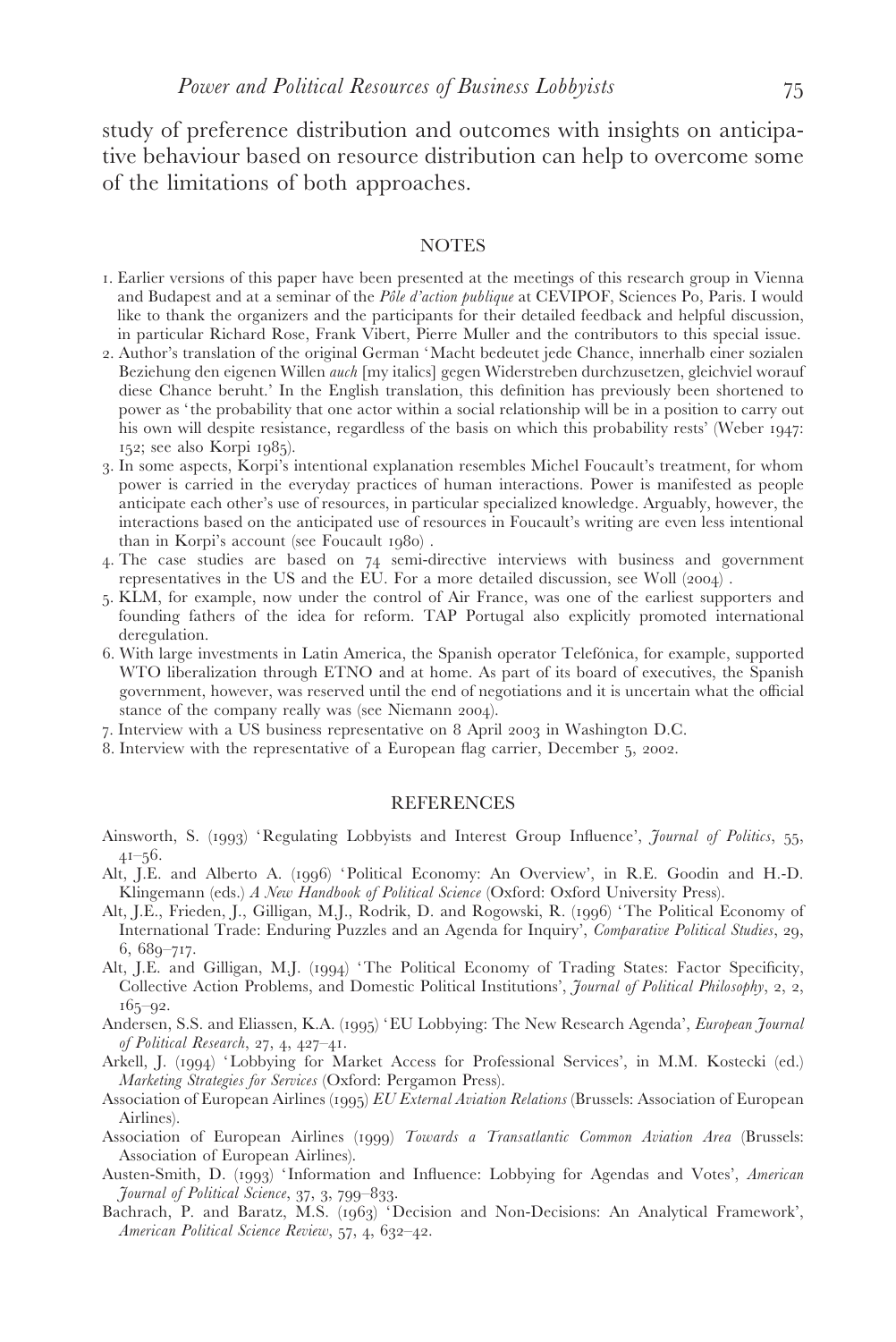- Balanya`, B., Doherty, A., Hoedeman, O., Ma'anit, A. and Wesselius, E. () *Europe Inc.: Regional and Global Restructuring and the Rise of Corporate Power* (Bruxelles: Pluto Press).
- Bauer, R.A., De Sola Pool, I. and Dexter, L.A. (1972) *American Business & Public Policy The Politics Of Foreign Trade* (Chicago: Aldine).
- Baumgartner, F.R. and Leech, B.L. () *Basic Interests: The Importance of Groups in Politics and in Political Science* (Princeton: Princeton University Press).
- Bentley, A. (1908) The Process of Government (Chicago: University of Chicago Press).
- Beyers, J. (2002) 'Gaining and Seeking Access: The European Adaptation of Domestic Interest Associations', *European Journal of Political Research*, 41, 5, 585-612.
- Beyers, J. (2004) 'Voice and Access: Political Practices of European Interest Associations', *European Union Politics*,  $5, 2, 211-40$ .
- Blau, P.M. (1964) *Exchange and Power in Social Life* (New York: Wiley).
- Bouwen, P. (2002) 'Corporate Lobbying in the European Union: The Logic of Access', *Journal of European Public Policy*, *9*, *3*, *365*-90.
- Bouwen, P. (2004a) 'Exchanging Access Goods for Access: A Comparative Study of Business Lobbying in the European Union Institutions', *European Journal of Political Research*, 43, 3, 337–69.
- Bouwen, P. (2004b) 'The Logic of Access to the European Parliament: Business Lobbying in the Committee on Economic and Monetary Affairs', *Journal of Common Market Studies*, 42, 3,  $473 - 95$
- Bouwen, P. and McCown, M. (forthcoming) 'Lobbying versus Litigation: Political and Legal Strategies of Interest Representation in the European Union', *Journal of European Public Policy* 14, 3.
- Broscheid, A. and Coen, D. (2003) 'Insider and Outsider Lobbying in the European Commission', *European Union Politics*, 4, 2, 165–89.
- Cowhey, P. and Richards, J. (2000) 'Dialing for Dollars: Institutional Designs for the Globalization of the Market of Basic Telecommunication Services', in A. Prakash and J.A. Hart (eds.) *Coping with Globalization* (London: Routledge).
- Dahl, R.A. (1957) 'The Concept of Power', *Behavioral Science*, 2, 3, 201-15.
- Drake, W.J. and Nicolaïdis, K. (1992) 'Ideas, Interests, and Institutionalization: Trade in Services and the Uruguay Round', *International Organization*, 46, 1, 37-100.
- Dür, A. (2005) 'Interest Group Power in the EU: Access, Influence and Resources', Paper presented at the Workshop 'The State of the Art in EU Interest Representation'. Leiden.
- Emerson, R. (1962) 'Power-Dependence Relations', *American Sociological Review*, 27, 1, 31-40.
- European Commission (2001) 'European Governance: A White Paper', COM (2001) 428 final.
- Fairbrass, J. (2003) 'The Europeanization of Business Interest Representation: UK and French Firms Compared', *Comparative European Politics*, 1, 3, 313-34.
- Feketekuty, G. () *International Trade in Services: An Overview and Blueprint for Negotiations* (Cambridge: Ballinger).
- Foucault, M. (1980) Power/Knowledge: Selected Interviews & Other Writings 1972–1977 (New York: Pantheon Books).
- Freeman, H.L. (1996) 'A Pioneer's View of Financial Services Negotiations in the GATT and in the World Trade Organization: Years of Work For Something or Nothing', Paper presented at the 12th International Seminar of Progress. Geneva.
- Frieden, J. (1999) 'Actors and Preferences in International Relations', in David A. Lake and Robert Powell (eds.), *Strategic Choice in International Relations* (Princeton: Princeton University Press).
- Greenwood, J. and Jacek, H.J. (eds.) (2000) *Organized Business and the New Global Order* (London: Macmillan).
- Hart, J. (1976) 'Three Approaches to the Measurement of Power in International Relations', *International Organization*, 30, 2, 289-305.
- Hertz, N. (2001) The Silent Takeover: Global Capitalism and the Death of Democracy (London: William Heinemann).
- Hoekman, B.M. and Kostecki, M.M. (2001) The Political Economy of the World Trading System (Oxford: Oxford University Press).
- Holmes, P. and McGowan, F. (1997) 'The Changing Dynamic of EU-Industry Relations: Lessons from the Liberalization of European Car and Airline Markets', in H. Wallace and A. Young (eds.) *Participation and Policy-Making in the European Union* (Oxford: Clarendon Press).
- Holmes, P. and Young, A. (2002) 'Liberalizing and Reregulating Telecommunications in Europe: A Common Framework and Persistent Differences', in P. Guerrieri and H.-E. Scharrer (eds.) *Trade, Investment and Competition Policies in the Global Economy: The Case of the International Telecommunications Regime* (Baden-Baden: Nomos).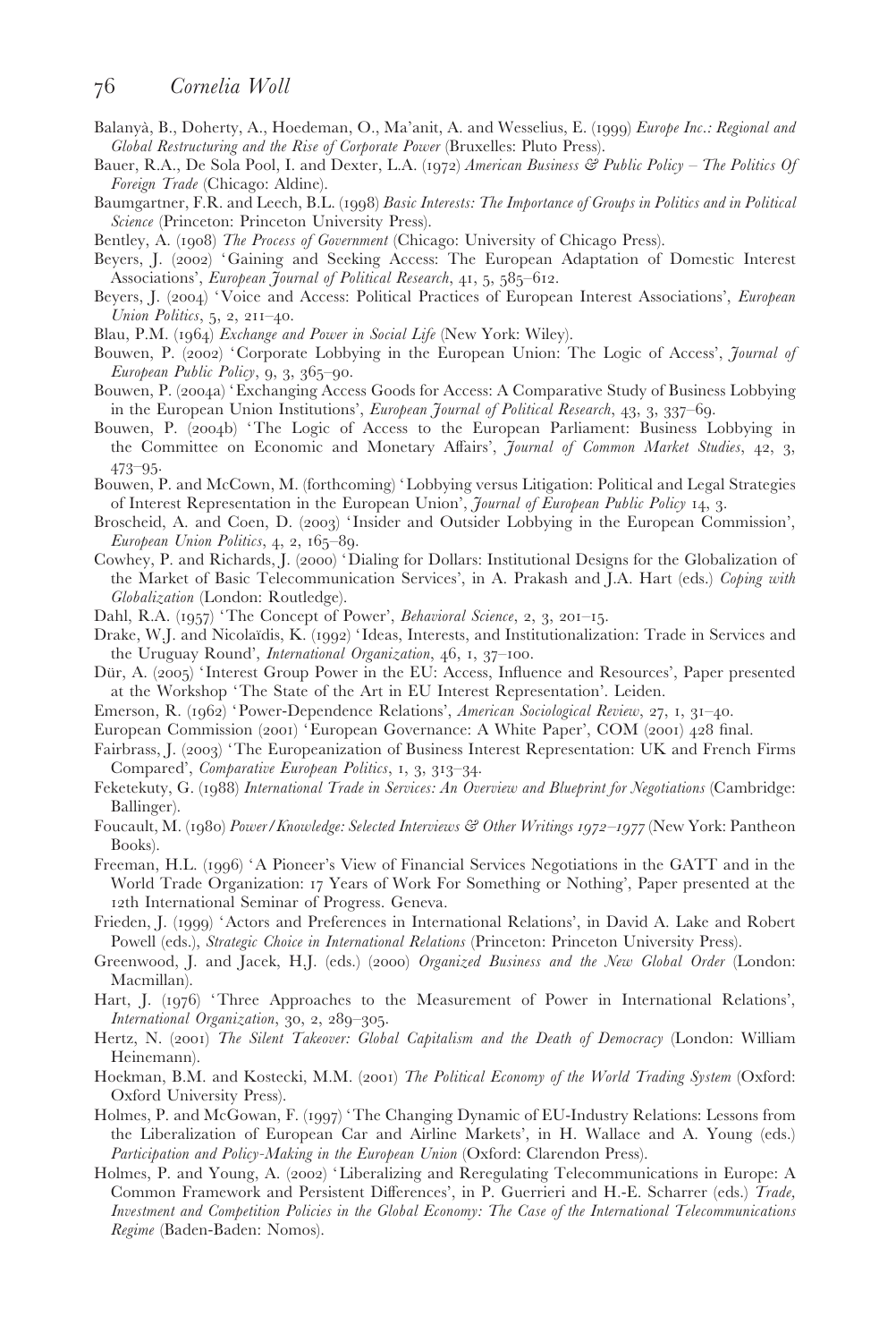- Korpi, W. (1985) 'Power Resources vs Action and Conflict: On Causal and Intentional Explanation in the Study of Power', *Sociological Theory*, 3, 2, 31-45.
- Lukes, S.M. (1974) *Power: A Radical View* (London: Macmillan).
- Mahoney, C. (2004) 'The Power of Institutions: State and Interest Group Activity in the European Union', *European Union Politics*, 5, 4, 441-66.
- McKendrick, G. (2000) 'The INTUG Story', INTUG. www.intug.net/background/george\_story. html.
- Milner, H.V. () *Resisting Protectionism: Global Industries and the Politics of International Trade* (Princeton: Princeton University Press).
- Milner, H.V. and Yoffie, D.B. (1989) 'Between Free Trade and Protectionism: Strategic Trade Policy and a Theory of Corporate Trade Demands', *International Organization*, 43, 2, 239–72.
- Moselle, B., Reitz, J., Robyn, D. and Horn, J. (2002) 'The Economic Impact of an EU-US Open Aviation Area'. Washington D.C.: The Brattle Group.
- Niemann, A. (2004) 'Between Communicative Action and Strategic Action: The Article 113 Committee and the Negotiations on the WTO Basic Telecommunications Agreement', *Journal of European Public*  $Policy$ , 11, 3, 379<sup>-407</sup>.
- O'Reilly, D. and Stone Sweet, A. (1998) 'The Liberalization and Reregulation of Air Transport', *Journal of European Public Policy*, 5, 3, 441–66.
- Petrazzini, B. (1996) *Global Telecom Talks: A Trillion Dollar Deal* (Washington: Institute for International Economics).
- Posner, R.A. (1974) 'Theories of Economic Regulation', *Bell Journal of Economics and Management Science*, 5.
- Rogowski, R. () *Commerce and Coalition: How Trade Affects Domestic Political Alignments* (Princeton: Princeton University Press).
- Salisbury, R.H. (1994) 'Interest Structures and Policy Domains: A Focus for Research', in W. Crotty, M. Schwartz and J.C. Green (eds.) *Representing Interests and Interest Group Representation* (Washington, D.C.: University Press of America).
- Sandholtz, W. (1998) 'The Emergence of a Supranational Telecommunications Regime', in W. Sandholtz and A. Stone Sweet (eds.) *European Integration and Supranational Governance* (Oxford: Oxford University Press).
- Schattschneider, E.E. () *Politics, Pressures and the Tariff. A Study of Free Private Enterprise in Pressure Politics, as Shown in the 1929–1930 Revision of the Tariff* (New York: Prentice-Hall).
- Schmidt, S.K. (1998) 'Commission Activism: Subsuming Telecommunication and Electricity under European Competition Law', *Journal of European Public Policy*, 5, 1, 169-84.
- Sell, S.K. (2000) 'Big Business and the New Trade Agreements: The Future of the WTO', in R. Stubbs and G.R.D. Underhill (eds.) *Political Economy and the Changing Global Order* (Oxford: Oxford University Press).
- Sherman, L.B. (1998) 'Wildly Enthusiastic' About the First Multilateral Agreement on Trade in Telecommunications Services', *Federal Communications Law Journal*, 51, 1, 61-110.
- Stigler, G. (1971) 'The Theory of Economic Regulation', *Bell Journal of Economics and Management Science*,  $2, 3-21.$
- Stopford, J.M. and Strange, S. (eds.) (1991) *Rival States, Rival Firms: Competition for World Market Shares* (Cambridge: Cambridge University Press).
- Thatcher, M. (2001) 'The Commission and National Governments as Partners: EC Regulatory Expansion in Telecommunications 1997–2000', *Journal of European Public Policy*, 8, 4, 558–84.
- Wallach, L. and Sforza, M. (1999) The WTO: Five Years of Reasons to Resist Corporate Globalization (New York: Seven Stories Press).
- Weber, M. (1922 [2005]) *Wirtschaft und Gesellschaft* (Frankfurt a.M.: Zweitausendeins).
- Weber, M. (1947) *The Theory of Social and Economic Organization* (New York: Free Press).
- Weiss, E. (2000) '25th Anniversary Reminiscences'. INTUG. www.intug.net/background/ ernst\_reminiscences.html.
- Wesselius, E. (2001) 'Liberalisation of Trade in Services: Corporate Power at Work'.
- Wesselius, E. (2002) 'Behind GATS 2000: Corporate Power at Work', *Transnational Institute Briefing Series* 6, www.tni.org/reports/wto/wto4.pdf.
- Woll, C. (2004) 'The Politics of Trade Preferences: Business Lobbying on Service Trade in the United States and the European Union' Ph.D. Dissertation in Political Science. Paris/Cologne: Institut d'Etudes Politiques de Paris/Universität zu Köln.
- Woll, C. (2006) 'The Road to External Representation: The European Commission's Activism in International Air Transport' *Journal of European Public Policy*, 13, 1, 52-69.